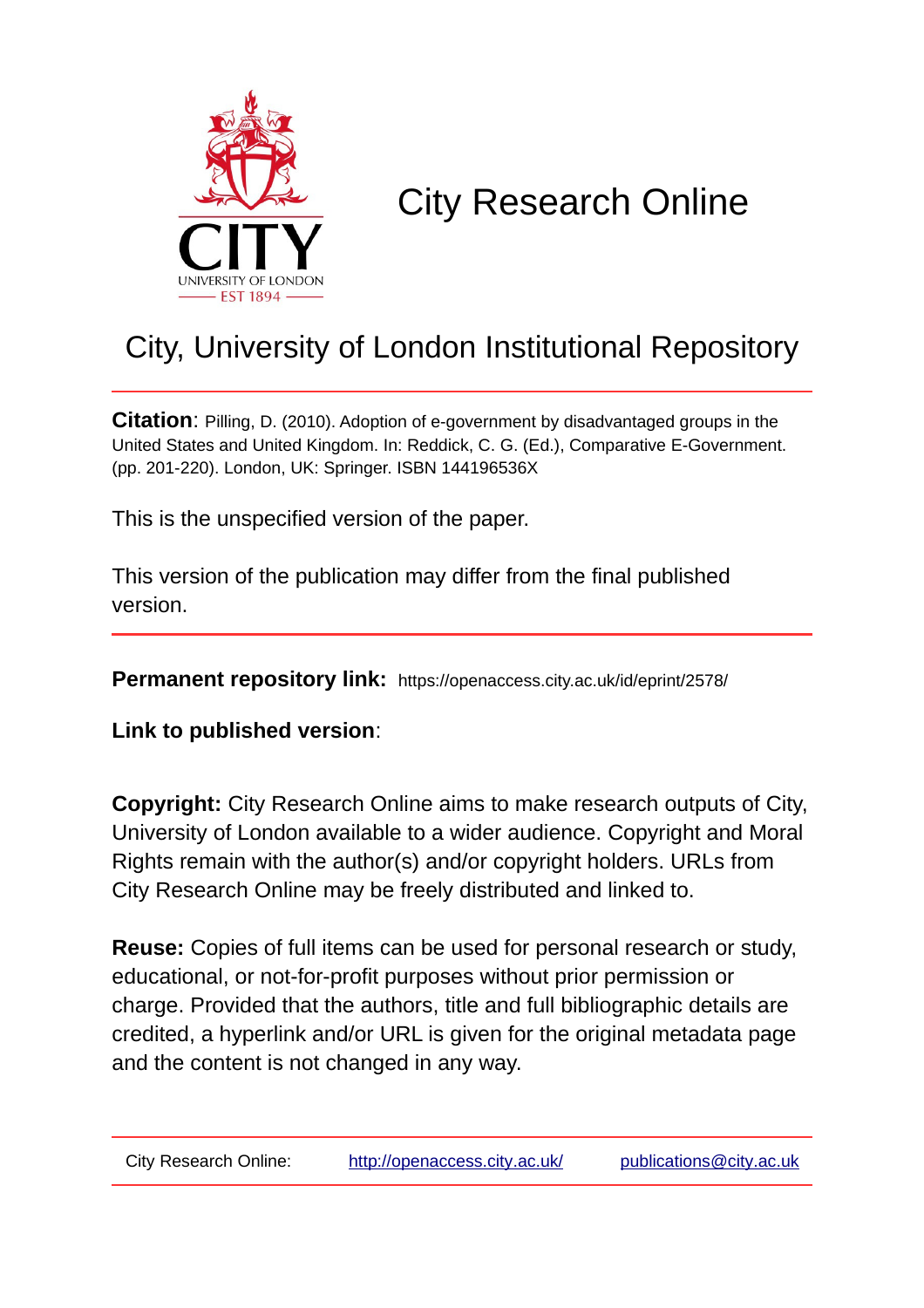#### **Adoption of e-government by disadvantaged groups in the United States and the United Kingdom**

#### 1. INTRODUCTION

This chapter concerns groups in the United States (US) and United Kingdom (UK) who are disadvantaged in some way and for whom there is evidence that they also make less use of the Internet and e-government than others in these countries. It first looks at the state of e-government in these countries, the direction in which this is going, and how important it is for their populations to use e-government. It examines the evidence that particular groups – older people, those on low incomes and those with disabilities - make less use of the Internet and e-government than others in society. It reviews the barriers to Internet and e-government use by these groups. In particular it looks at the web accessibility barrier that affects many people with disabilities, which includes many older people. What legal and other requirements are there in the two countries to promote accessibility and how effective are these in terms of the actual accessibility of government websites? It describes the main government policies to increase Internet and e-government use by disadvantaged groups in the US and the UK, and examines briefly some initiatives for which there is some evidence of effectiveness. It concludes with lessons that can be drawn from these initiatives. The chapter is based on policy documents and research studies relevant to the issue of increasing the participation of disadvantaged groups in e-government.

# 2. E-GOVERNMENT in the UNITED STATES and UNITED KINGDOM

The US and UK are among the countries foremost in promoting e-government. In 2002 US President George W. Bush signed the E-Government Act.<sup>1</sup> This was designed to enhance access to government information and services through the Internet and other emerging technologies, and to increase citizen participation in government. It aimed to increase inter-agency collaboration both in the provision of electronic government services, and in internal electronic government processes. It was meant to increase effectiveness and reduce costs. It aimed to provide effective federal government-wide leadership through establishing an Administrator of a new Office of Electronic Government within the Office of Management and Budget (OMB), appointed by the President. The Act was reauthorized in 2007.

In the UK e-government was one of the key features of the *Modernising Government* white paper (Prime Minister and Minister for the Cabinet Office, 1999). The aims were very similar to those of the US E-Government Act, including: making it easier for individuals and businesses to deal with the government, using the Internet and other new technologies; making it easier for different parts of government to communicate. Subsequently an Office of the E-envoy was set up, in the Cabinet Office. In March 2000 the Prime Minister announced a target for all government services to be online by 2005. The main policy objectives of the Office of E-envoy were to lead on achieving this target and also to ensure that anyone who wanted it had Internet access by 2005<sup>ii</sup>. In 2004 the Office of Eenvoy was abolished, to be replaced by the E-Government Unit, also within the Cabinet. Its mission was more specifically on providing efficient government services. iii

In 2007 the US was ranked  $3<sup>rd</sup>$  and the UK  $16<sup>th</sup>$  on the United Nations [UN] (2008) web assessment measure, which ranked national websites, along with those of selected ministries/departments of the 192 UN member states. The web measure assessments were based on a questionnaire which investigated the presence/absence of specific electronic facilities/services. Five stages of service delivery were conceptualized: *emerging, enhanced, interactive, transactional and connected.*  Emerging sites consisted of mainly static information, transactional sites were those where transactions could be conducted wholly online, while connected sites included connections with other agencies both within and external to government and encouragement of citizen participation. The UN report suggested that the rankings actually under-rate the US and UK online presence. Just taking the national websites into account the USA.gov web portal was ranked 1<sup>st</sup> and said to be one of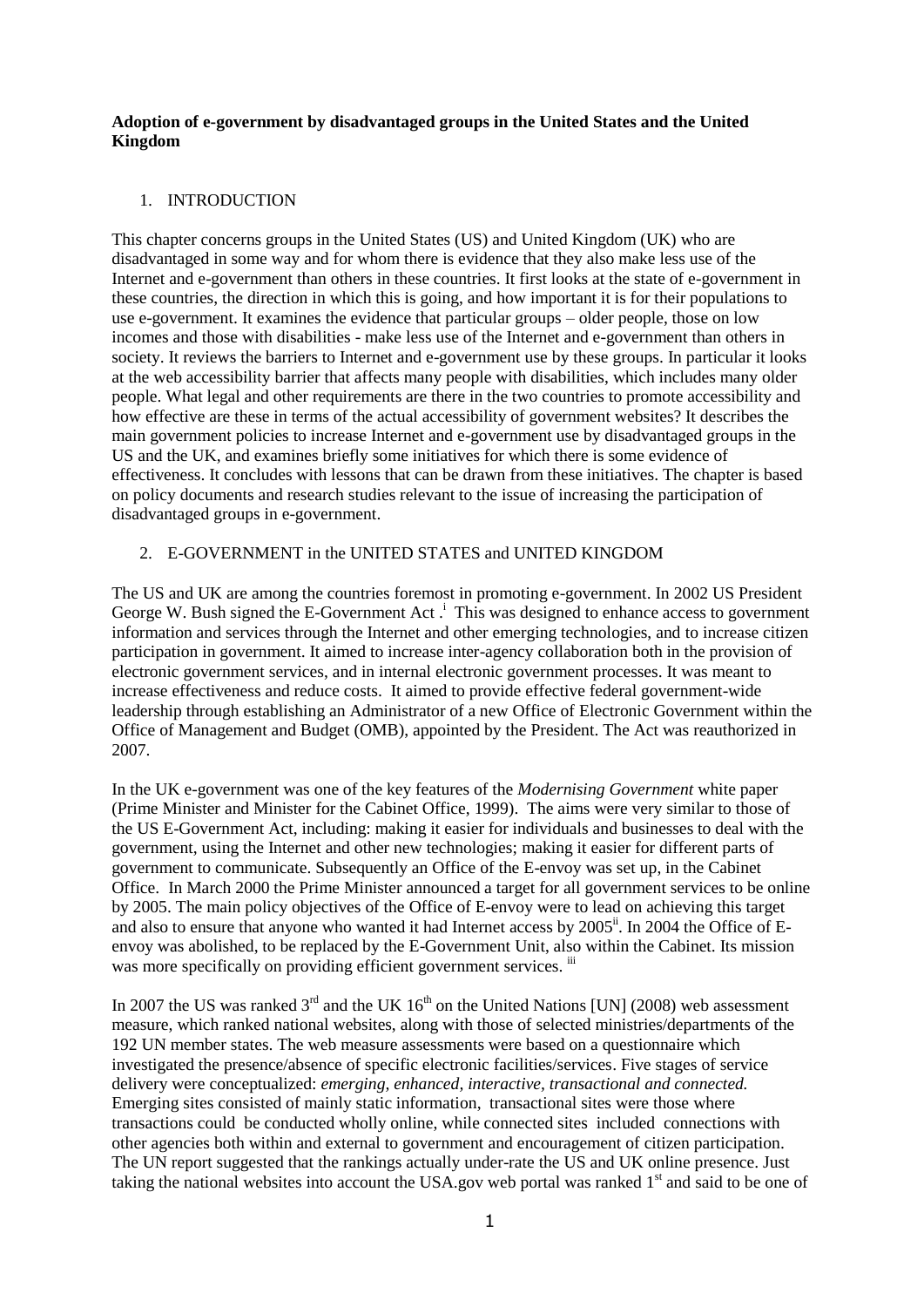the most comprehensive and effective government websites in existence. The main UK government portal, Directgov.uk was said to be doing an excellent job joining up services from both central and local government.

These findings suggest that e-government in the US and UK, is well on the way to achieving the aimed-for online presence. To what extent are people using these sites, and how satisfied are they with the experience? A Pew Internet and American Life survey found that 66 percent of Internet users had visited a federal, state or local government website in the past year (Estabrook, Witt & Rainie, 2007). On the American Consumer Satisfaction Index [ACSI] (Feed, 2009), which rates websites on 100-point scale, scores rose for federal government websites from 70.9 in the 3rd quarter of 2003 to 73.6 in the second quarter of 2009. While satisfaction with e-commerce (80.0) was ahead of that with government websites, that for online government was greater than that for offline government (68.9).

Use of e-government in the UK is behind that in the US, but increasing quite considerably. The 2009 Oxford Internet survey <sup>iv</sup> (Dutton, Helsper & Gerber, 2009) found that 59 percent of Internet users had used a government website in the past year (up from 46 percent in 2007). Mostly this was to get information about local or central government services but 18 percent made a payment to central government online. A survey by the Office for National Statistics [ONS] in  $2005$  in Great Britain<sup>v</sup>, (McKinnon, Armitage & Pollard, 2007) found very high satisfaction among those who did use egovernment services, 90 percent of users rating them as very good.

In its recent *Digital Britain* report the UK government (BIS/DCMS, 2009) proposes that it should "develop a roadmap to a new programme of Digital Switchover of Public Services", meaning that the primary means of access to government services should be online, rather than this being one means of access among many. It states there should be "a safety net" in delivery for those unable to access services online. In the US some information or services are entirely or primarily online ( Bertot, Jaeger, Langa & McClure, 2006; Wright and Hill, 2009). Those who do not or cannot, for some reason, use the Internet are likely to be at increasing disadvantage. It is ironic that these include older people and those with disabilities for whom the convenience and availability of e-government could provide the greatest advantage.

#### 3. INTERNET AND E-GOVERNMENT USAGE BY DISADVANTAGED GROUPS

#### *UK*

There is strong evidence from major surveys in the UK, such as those of the UK communications regulator, Ofcom (2008), the Office for National Statistics [ONS] (Shepherd & Bryson, 2007) and the biannual Oxford Internet survey (Dutton, et al., 2009) that older people are less likely to be Internet users than younger people and those from lower income households are less likely to be Internet users than those with higher incomes.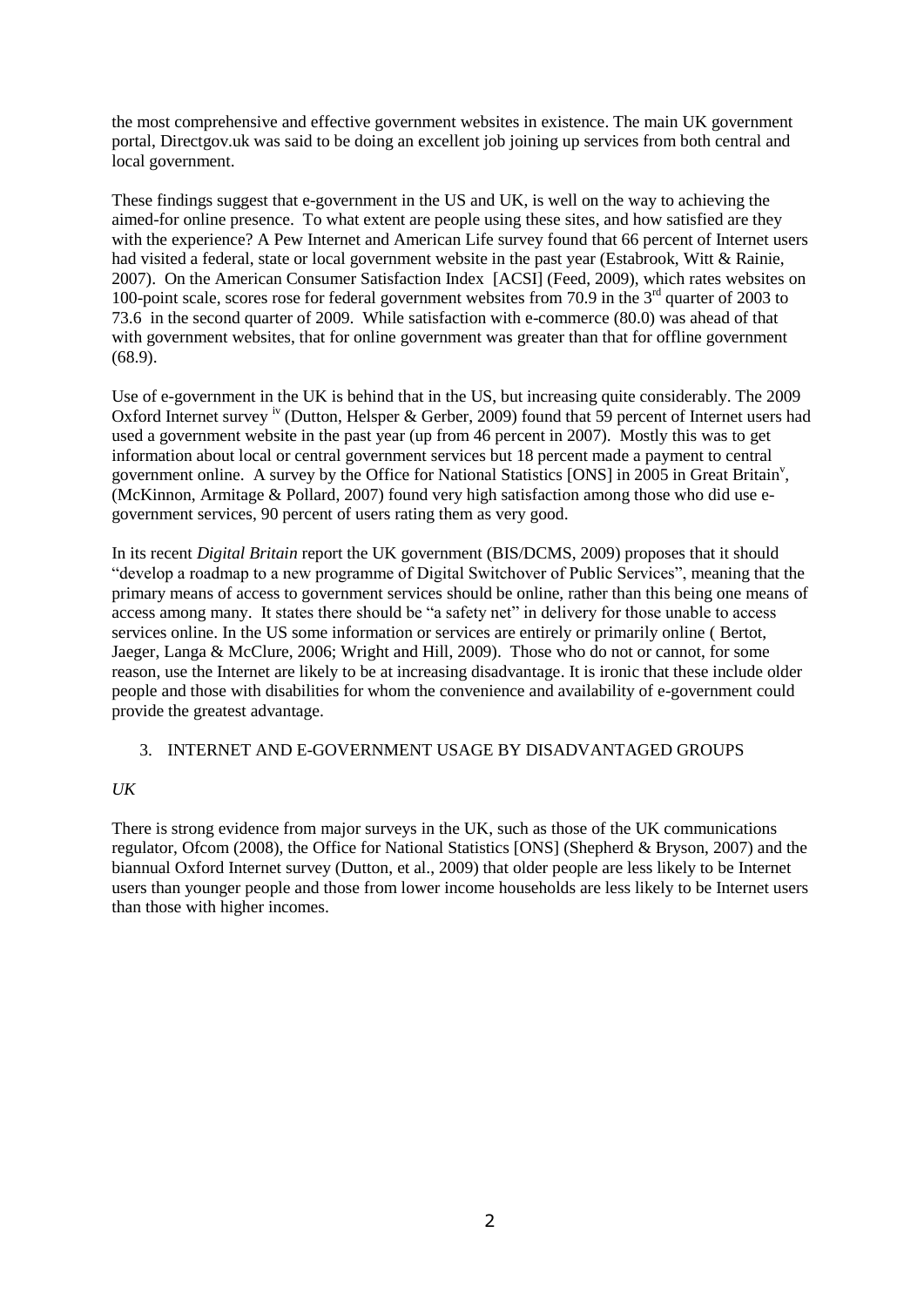

**Figure 1. Percentages using the Internet anywhere, by age and income, UK**

#### **Source: Ofcom survey, 2008**

Figures for having Internet access at home are slightly lower than those for using the Internet anywhere, but follow the same pattern (Ofcom, 2008). Only five percent of UK adults had dial-up Internet access, rather than broadband, this being rather higher for older people (65-74, 13 percent) and lower income groups (£11.5-17.5K, 11 percent) (Ofcom, 2008). There is also evidence of Internet usage being much lower for adults with disabilities (41 percent) than those without (75 percent) (Dutton et al., 2009). Similarly access to the Internet at home is lower for those with disabilities than those without (Ofcom, 2006).

Evidence is sparse in the UK on the use of e-government among Interest users who are older, have lower income or disabilities. ONS surveys found that e-government usage declines with age among Internet users (McKinnon, et al., 2007). However, e-government use was higher in a project to encourage Internet use in a socially disadvantaged area in Scotland than the average found in the 2007 Oxford Internet survey (Smith, 2008).

#### *US.*

There is consistent evidence in the US that older people (age 65+) are less likely to be Internet users than younger people and those with lower household incomes are less likely to be Internet users than those with higher incomes (e.g. Fox, 2005; Horrigan, 2008; Thomas & Streib, 2003).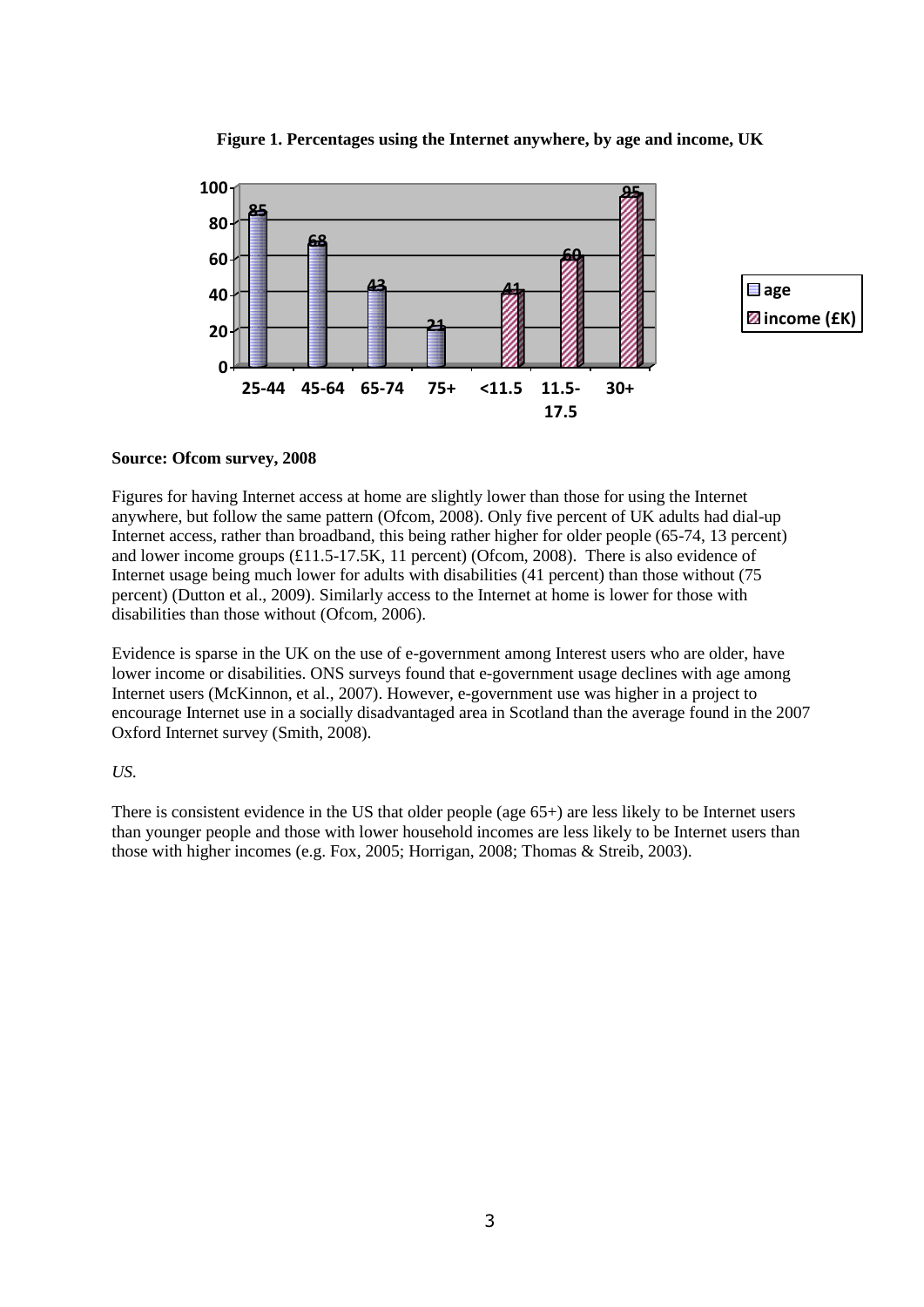

**Figure2. Percentages using the Internet anywhere, by age and income, US**

#### **Source: Pew Internet, April 2009**

Estabrook et al. (2007) found that older and lower income people were much more likely not to have home Internet access than others but that there were little demographic differences in home broadband access. There is also evidence that fewer people with disabilities than without in the US go online (Dobranksy & Hargittai, 2006; Fox & Vitak, 2008). The latter study, using data from the Pew Internet and American Life Survey, May 2008 found 50 per cent of people with disabilities or chronic health problems were going online, compared with 75 per cent of those without disabilities. Dobransky and Hartgittai's research, using data from the Current Population survey, indicates that much of the lower use by people with disabilities is due to demographic and socio-economic factors, but that some disabilities, such as visual impairment or manual dexterity exercise an independent effect.

Lower use of the Internet by older people and those of lower socio-economic status in itself will lead to lower use of e-government by these groups. Thomas and Streib (2003), using a randomly selected sample of adults in Georgia in 2000 found a tendency for older Internet users and those with lower socio-economic status to access e-government slightly less than other Internet users, this being most pronounced among those with lower educational attainment. Larsen and Rainie (2002) had similar findings. In contrast, Dobranksy and Hargittai (2006) found that Internet users with disabilities were more likely to visit government websites than those without disabilities. However, they were no more likely to download forms, and were significantly less likely to submit completed forms than those without disabilities. The authors attribute this to lack of resources, such as software, or high speed connectivity, or possibly lack of computer skills among those with disabilities.

#### 4. BARRIERS TO INTERNET USE

Surveys in the UK (Dutton & Helsper, 2007; Dutton et al, 2009; Ofcom, 2009; ONS, 2009) indicate that the main reasons people give for not using/not having Internet access at home are: lack of interest; not having a computer/Internet connection; lack of knowledge/confidence; and cost. In Ofcom's (2009) survey of people lacking home Internet access lack of interest/need was the reason given most often (by 37 percent). This group tended to be older (68 percent were over 65), had limited contact with technology (39 percent did not have a mobile phone), had mostly (83 percent) never used the Internet, and lacked confidence in using a computer (91 percent). In the 2007 Oxford Internet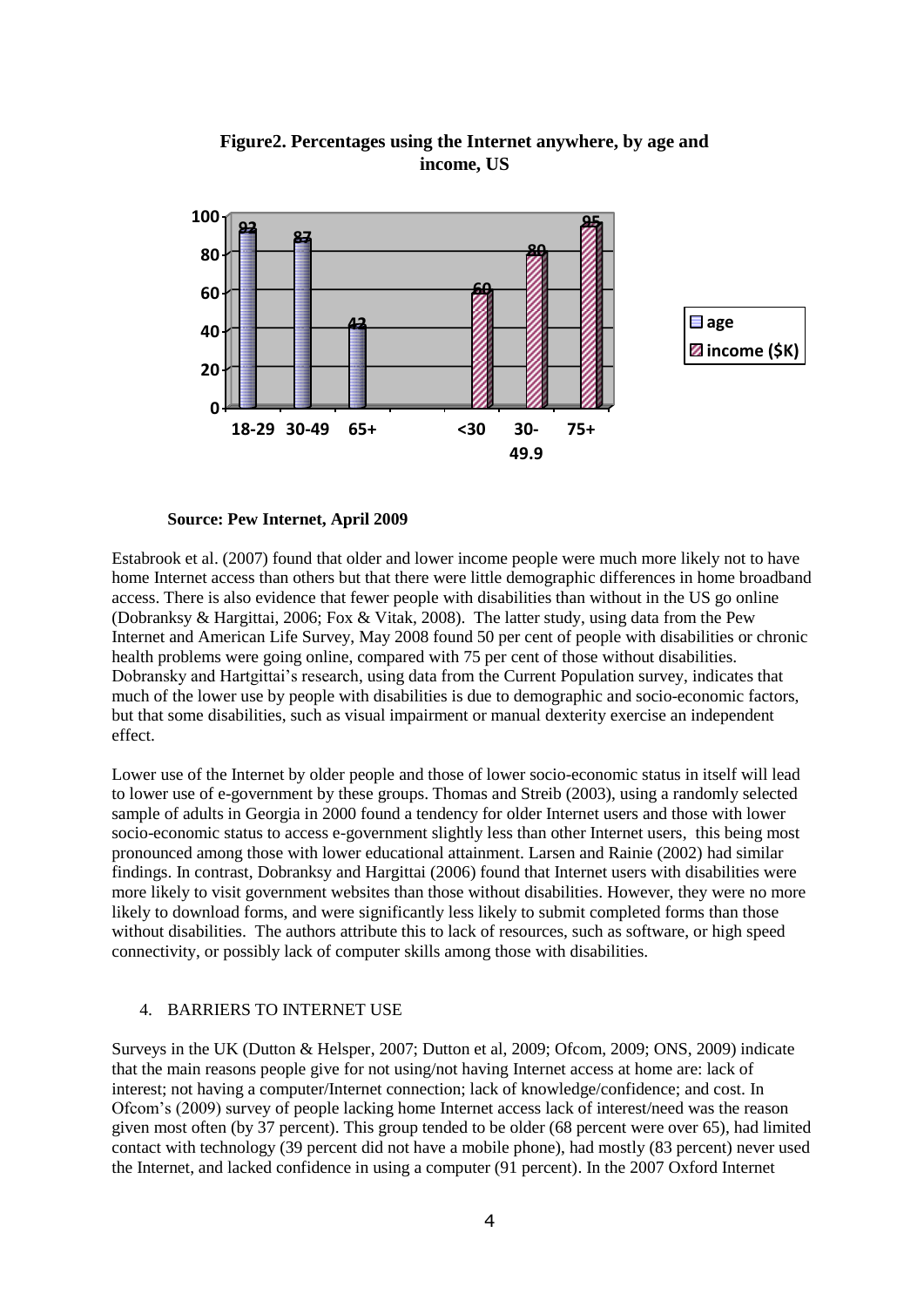survey reasons associated with lack of knowledge/skill were more prominent than those associated with lack of interest (Dutton & Helsper, 2007).

Cost has fluctuated as a reason for non-use from 7 to 15 per cent in the ONS (2008; 2009) surveys but was given as a reason for non-use by half the respondents in the Oxford Internet surveys (Dutton & Helsper, 2007; Dutton et al., 2009). In Ofcom's (2009) study of those lacking home access, 26 percent gave cost as their main reason. This group spanned a range of ages. Most were thinking about costs both of a computer and monthly payments, and those on benefits or low incomes were worried about signing up to 12-month contracts. Cost may be an issue of particular importance to people with disabilities who require special software or equipment to use the Internet (Ofcom, 2008; Pilling, Barrett and Floyd, 2004).

There are also real problems in using the Internet, particularly for people with disabilities and for those with low literacy skills. There is evidence that some people with disabilities have come to distrust e-government because of accessibility issues (Jaeger, 2008).

# 5. LEGAL REQUIREMENTS AND POLICY GUIDANCE ON WEB ACCESSIBILITY

Many people have visual, motor, auditory, cognitive or learning disabilities that affect their use of the web. There were estimated to be 54.4 million residents of the US with disabilities in 2005, (US Census Bureau, 2008). In the UK 2001 Census, 10.3 million people were reported as having a long term illness or disability that limited their daily activities (ONS, 2006). Web accessibility is about making it possible for these people to use the web or use it more easily. There is no overall coordinated approach to making websites accessible in either the US or the UK, but there is relevant legislation and guidance in both countries.

#### *UK.*

Guidance on meeting accessibility standards is currently available on the Central Office of Information [COI] (2009) website. The COI guidelines state that government websites must have regard to the duty to make reasonable adjustments for people with disabilities indicated in the Disability Discrimination Act [DDA] of 1995. They must also have regard to the additional duty to promote disability equality as required in the 2005 amendment to this Act. All central government websites must have, by December 2009, met the minimum level of accessibility set by the European Parliament in 2002 for public service websites. This is at level AA of the *Web Content Accessibility Guidelines* [*WCAG*], which are recognised worldwide as the standard for web accessibility (see below).

# *Legal requirements in UK.*

It is generally agreed in the UK that the provisions of Part III of the DDA 1995 apply to websites, but the position is not clear-cut. Part III sets out ways in which it is unlawful for a provider of services to discriminate against people with disabilities. It gives them a duty to take reasonable steps to change policies or practices which makes it impossible or unreasonably difficult for people with disabilities to make use of the service. While these duties do not specifically refer to websites it has been argued (Mason & Casserley, 2001; Sloan, 2001) that they should be applicable, and that the Disability Rights Commission's [DRC] (now part of the Equality and Human Rights Commission [EHRC]) vi revised Code of Practice in 2002 appears to strengthen its applicability. This makes explicit reference to provision of a website as a service which is subject to the Act. An Australian case in which a blind person was upheld in his complaint related to the inaccessibility of the website of the Sydney Organizing Committee for the Olympic Games in 2000 is widely held to be relevant to the UK (Sloan, 2001).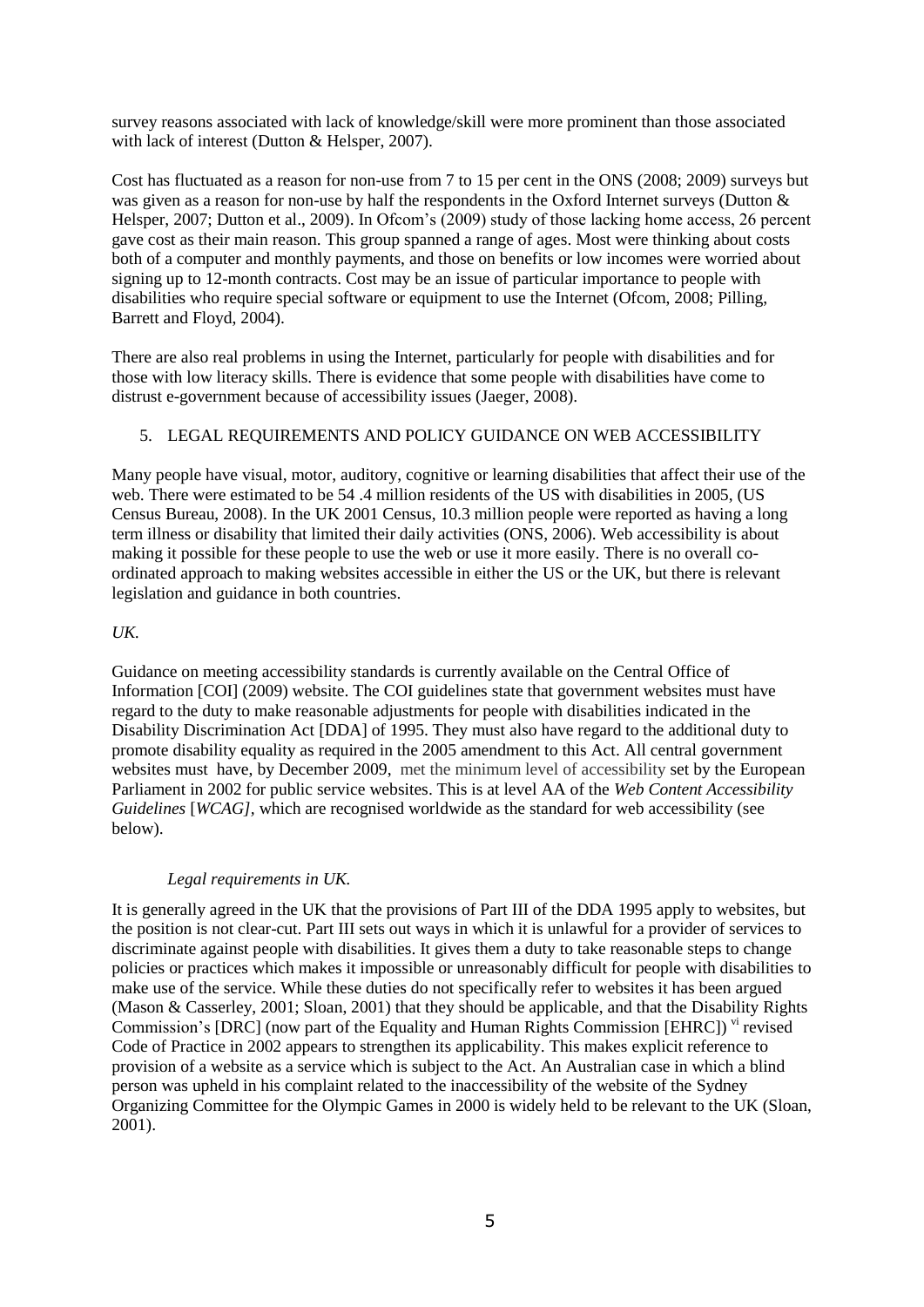According to the DRC (2005) Code of practice, the disability equality duty requires public authorities to take a proactive approach and incorporate disability equality into all their decisions and activities. It involves them taking anticipatory action rather than waiting for someone to claim discrimination.

#### *The Web Content Accessibility Guidelines.*

WCAG guidelines are published by the World Wide Web Consortium (W3C) an international organization working to develop the web to its full potential.<sup> $vi$ </sup> WCAG 1.0 guidelines  $viii$  were published in 1999 and consist of 14 guidelines which summarise essential elements of accessible web design. Attached to each guideline there are between one and ten checkpoints which specify the application of the guideline in website design.

There are 65 checkpoints which are graded between three priority levels giving an increasing standard of accessibility. Priority 1 is for checkpoints that must be satisfied otherwise "some groups of people will be unable to access information on a site" while adherence to Priority 3 may make it easier for some groups to use a site. Sites conforming to Priority 1 are said to be level "A" compliant, to Priorities 1 and 2 level "AA", and to all three Priority levels "AAA" compliant.

WCAG 2.0 guidelines<sup>ix</sup> were published in December 2008 and recommended as succeeding version 1.0. According to W3C<sup>x</sup> version 2.0 applies broadly to more advanced technologies, is easier to use and understand, and is more precisely testable. Most sites that conform to version 1.0 should not require significant changes to conform to version 2.0.

*US.* 

#### *Section 508 legislation*.

Unlike in the UK*,* there is specific legislation in the US which requires federal agencies to make their electronic and information technology accessible to people with disabilities. This, usually referred to as *Section 508*, is an amendment by Congress in 1998 to the Rehabilitation Act of 1973. "The law applies to all Federal agencies when they develop, procure, maintain, or use electronic and information technology. Federal agencies must ensure that this technology is accessible to employees and members of the public with disabilities to the extent it does not pose an 'undue burden'." <sup>xi</sup>. The Access Board, an independent Federal agency devoted to accessibility for people with disabilities, was mandated to develop accessibility standards. These became enforceable in June 2001.<sup>xii</sup> There are 16 web standards. Generally the 508 guidelines are similar to the WCAG 1.0 Priority 1 guidelines, 11 being drawn directly from them (Thatcher, 2010). Five require a higher accessibility level than Priority 1, or give more specific requirements. The guidelines are currently being reviewed. The Section 508 website <sup>xiii</sup> provides assistance in understanding and implementing 508.

There have been different interpretations of the applicability of Section 508 to states. A separate law requires states to provide an assurance of their compliance with Section 508 as a condition to receiving Federal funds for the State Grants for Assistive Technology but 2004 amendments clarified the scope as only applying to this program.<sup>xiv</sup> States have a variety of approaches to accessibility, many being informed by Section 508 or WCAG guidelines.

#### *The Americans with Disabilities Act [ADA], 1990.*

The ADA was written before the Internet was in common use. It does not refer specifically to websites. Though there have been several legal cases these have been settled out of court and it remains uncertain as to whether the ADA applies to websites. The argument centers around whether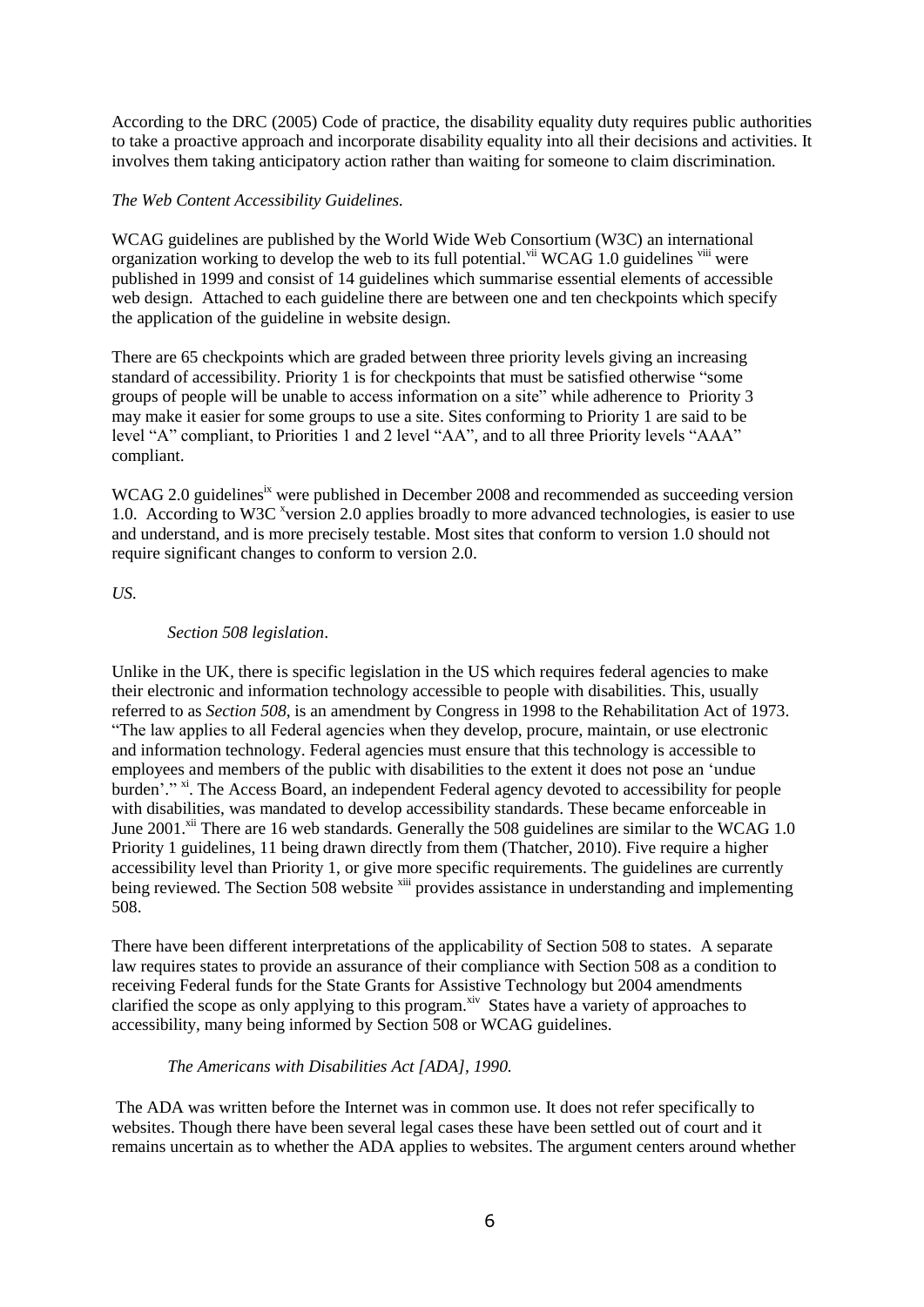websites can be regarded as "public accommodations", which the Act requires to be accessible to people with disabilities.<sup>xv</sup>

#### 6. HOW ACCESSIBLE AND USABLE ARE GOVERNMENT WEBSITES?

Government policy in both the UK and US stresses accessibility as has been seen above. How accessible and usable are UK and US government websites in practice? Generally the evidence suggests that in both countries government websites are more accessible than those of the private sector, that there has been progress, but there is a considerable way to go to achieve universal accessibility. Some studies have relied solely on automated tests, and there is evidence of different tests giving different results (e.g. Ellison, 2004). Automated tests cannot check performance against all checkpoints, and give warnings that manual tests should be carried out, but this is not always done. User testing can reveal problems even beyond manual checks (DRC, 2004). Jaeger (2006; 2008) advocates using a multi-method approach. He suggests that expert testing can reveal a broad range of issues affecting people with many disabilities, while user testing provides in-depth information on the problems of individuals.

# *U.K.*

# *Accessibility of central government websites*

In their Formal Investigation into website accessibility the DRC (2004) found that, using automated testing, only 19 percent of the 1000 public and private sector sites tested were WCAG 1.0, level A compliant. More government (32 percent) than private sector websites (15 percent) reached this level. A much smaller and slightly later survey of 28 central government sites found that on automated testing 78 percent reached this level of compliance, suggesting that there might have been some improvement (Nomensa, 2005). However, manual checks indicated problems particularly for screen reader users. A survey in 2005 found the Department of Health site to be one of only three out of 436 European government websites to reach level A compliance on both automated and manual testing (UK Presidency of the EU, 2005). The UK government is moving government information and service delivery for citizens to a supersite, Directgov (see below). It is stated on this site (January 2010) that efforts are constantly made for it to achieve WCAG 1.0 AA level compliance  $^{xvi}$  However, it also states that sections of the site are controlled by third parties and that it has not been possible for the same standards of accessibility to be applied to them.

#### *Accessibility of local government websites*

In the 2009 Society of Information Technology Management [Socitm] annual review of every UK local government website it was found that only 8 percent (36) out of the 468 websites reached level A of the WCAG 1.0 guidelines. <sup>xvii</sup> A qualitative assessment system carried out by Royal National Society of Blind People [RNIB] for Socitm presented a more favorable picture, with 33 percent of councils rated as satisfactory or excellent.<sup>xviii</sup> RNIB reported a significant improvement in accessibility in most of the websites they tested, and said that third party content had a big part to play in failing WCAG 1.0 guidelines. Overall Socitm found that local government sites had more awareness and implementation of accessibility than private sector sites.<sup>xix</sup>

#### *Usability of central government websites*

A comprehensive survey of UK government websites by the National Audit Office (NAO, 2007), using a variety of methods, found a slight improvement in quality when websites were compared on the same 60 features in 2006 as in 2001.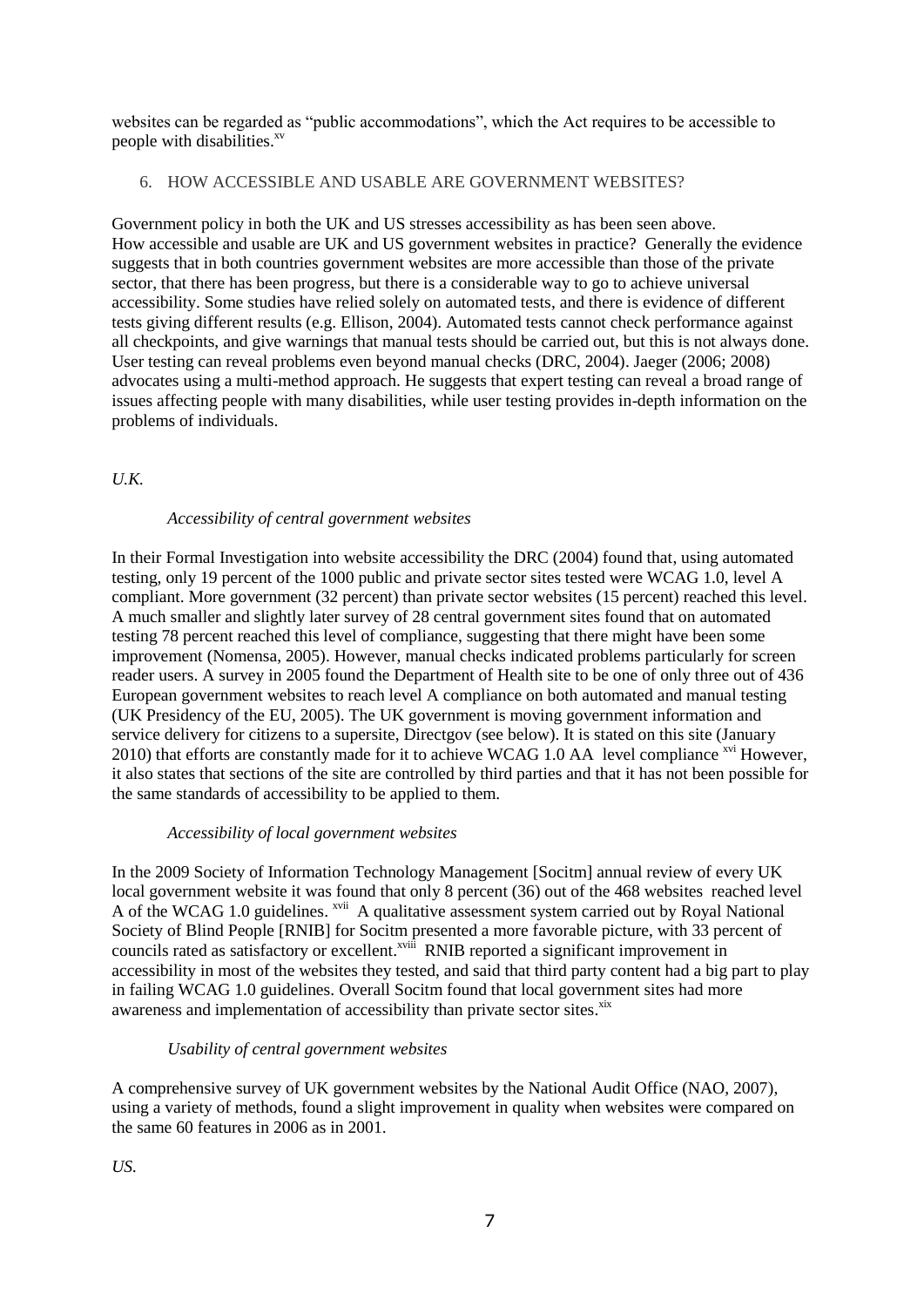#### *Accessibility of federal government websites.*

West's (2008) yearly survey showed some progress in accessibility of federal websites when the automated "Bobby 5.0" software was used for testing. Fifty four percent of the major federal sites tested were in compliance with WCAG level A in 2007 compared with 47 percent in 2003. In an earlier study using "Bobby 3.2" (Jackson-Sanborn, Odess-Harnish & Warren, 2002) a considerably higher proportion of federal government (60 percent) than of all websites tested (33 percent) reached level A. The higher degree of compliance than in West's study could be due to a different selection of sites.

Jaeger (2006) using a multi-method approach to evaluate five major e-government sites found all to have accessibility issues.

#### *Accessibility of state websites.*

West's (2008) study found that 46 percent of state websites were level A compliant in 2007 compared with 33 percent in 2003 using "Bobby 5.0", suggesting some progress.

#### *Usability*

West (2008) found problems with readability, the average grade readability level of the front page of state and federal websites being 11.9 years, well above the average for the US population  $(8<sup>th</sup> \text{ grade})$ . However, West found some good and improving usability features. These included: high proportion of sites with email addresses for particular departments; substantial rise in facilities to receive update on particular topics since 2001.

#### 7. POLICIES AND INITIATIVES

#### *UK*.

In March 2005, the year when all UK government services were to be online, and all citizens who wanted it were to have access to the Internet, the government produced a report: *Connecting the UK: the Digital Strategy* (Prime Minister's Strategy Unit, 2005). In terms of getting government services online the targets had to a large extent been achieved. The target for setting up 6,000 UK online centres, so that everyone had free or low cost access to computers and the Internet and support in their use had already been reached in 2002. However, the report admitted that the low take up of the Internet by some particular groups had not been overcome, and that more needed to be done.

At an EU Conference (Riga,  $12<sup>th</sup>$  June 2006) on "ICT for an Inclusive Society" all member countries signed the Riga declaration, agreeing to a number of targets to promote digital exclusion. These included ensuring the accessibility of public websites by 2010, and halving the gap in Internet usage by disadvantaged groups by this date. A UK Minister for Digital Inclusion was appointed in February 2008, and a Ministerial Digital Inclusion Cabinet committee established. Later that year a consultation document, *Delivering Digital Inclusion - An Action Plan for Consultation* (HM Government, 2008) was launched*.* Chief among new initiatives was the appointment of an independent Digital Inclusion Champion, with a remit to represent the six million most socially excluded people.

The recent *Digital Britain Report* (BIS & DCMS, 2009) focused on universal broadband provision. The then Labour government was committed to providing universal broadband coverage at a minimum speed of 2 mps by 2012 to the one in 10 households not able to obtain this. Along with this it promised to improve basic digital skills and promote take-up of broadband. Main measures to tackle Affordability were: The Home Access computer programme for school children in low-income families; UK online centres; provision of greater support for computer re-cycling schemes.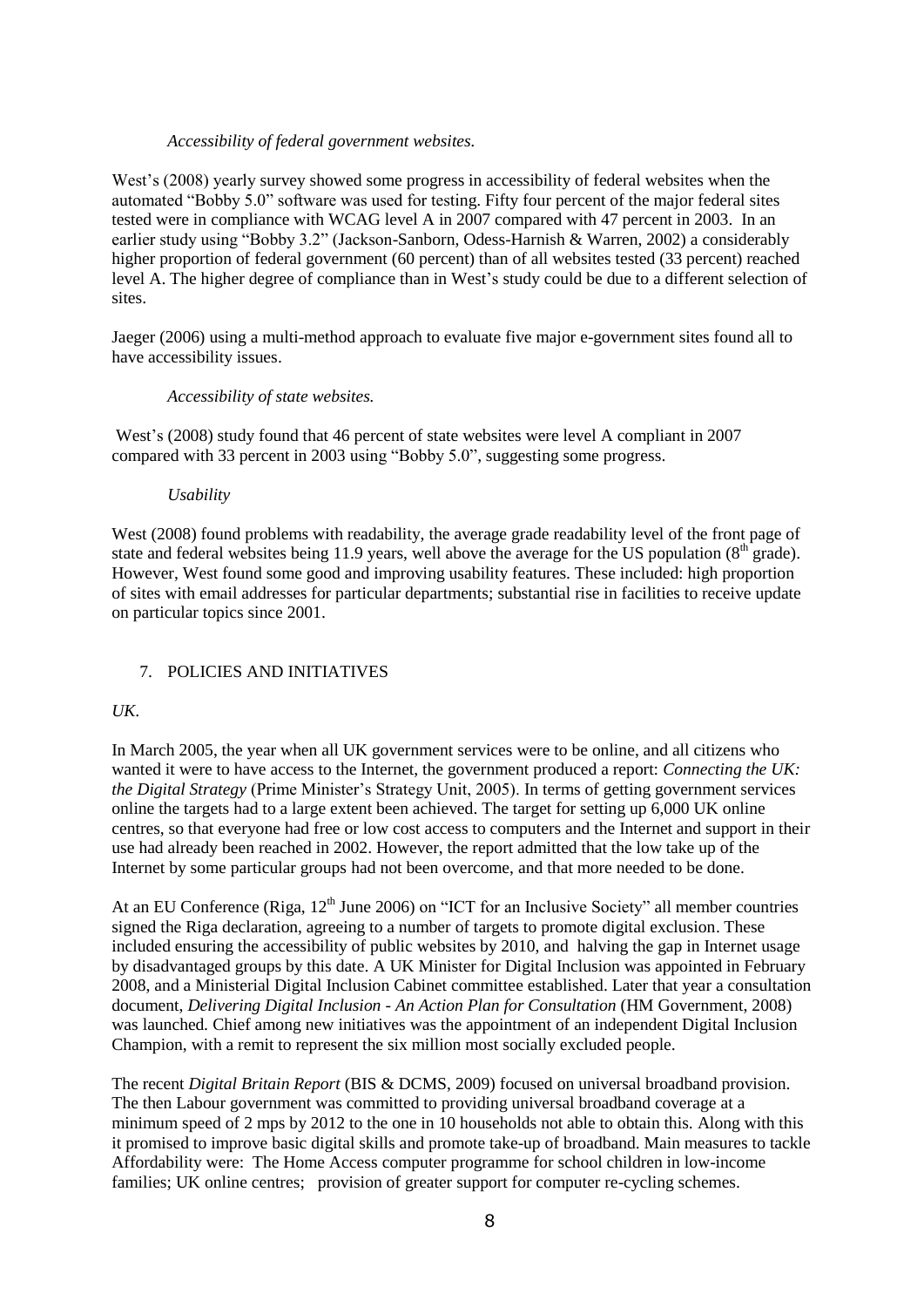Capability and Relevance were to be dealt with by: equipping pupils with IT skills at school; working towards a basic digital life skills entitlement for all adults (see below); greater emphasis on accessibility for people with disabilities. A National Plan for digital participation would bring together the numerous but fragmented initiatives to increase digital participation and promote the attractiveness of being online. The Digital Switchover of Public services in 2012 would also be a motivator to get people online. And subsequent to this report £30 million has been promised, mainly for grants to UK online centres or other grassroots ICT centres, to help get a million more people online for the switchover (HM Government, 2009). The new Conservative-Liberal Democratic government which came into office in May 2010 is also committed to universal broadband coverage and getting as many people as possible online but there is current (July 2010) uncertainty about the exact measures it will take.

# *UK online centres*

UK online centres have been the government's flagship initiative for getting socially disadvantaged people online. Over £400 million was spent on setting up the initiative. Currently about half are based in public libraries, a third in community and not-for-profit organizations, and one in ten are in colleges. UK online centres are independent organizations, which obtain funding from several sources. Belonging to the network gives them the opportunity to bid for UK online centre funding, take part in funded projects, and provides access to learning materials, marketing, advice and support.

There have been several evaluations of UK online centres. Studies indicated that over 60 percent of centre users were in socially disadvantaged groups (Countryside Agency, 2003; Hall Aitken, 2003), the percentage being higher for the community and not-for-profit centres. Three quarters of users are now said to be socially excluded (BIS/DCMS, 2009). Users generally expressed high levels of satisfaction with the centres, particularly with the friendliness of staff (Hall Aitken, 2003; SQW/Mori, 2005). A common comment in the former study was "It's great because it's not like a college." After a year 43 percent of users had started a course leading to qualifications. But many were not interested in qualifications, only in gaining skills.

The Hall Aitken study authors stressed the importance of the individualized, informal approach of these types of centre for the target groups. Studies emphasized the difficulties centres have had in raising funding for this. A recent consultation with centre managers re-affirmed the need for funding for informal learning, and courses that do not lead to qualifications (UK online centres, 2009.) A recent government policy paper (Department for Innovation, Universities and Skills, 2009) and an independent report on digital literacy (Morris, 2009) reinforce the argument for funding for informal learning.

# *Myguide and UK online*

Myguide is a UK government initiative to make the Internet easy to use for people who might have difficulties with it, who have inhibitions about it, or who doubt its relevance to them. It is now incorporated into UK online service delivery. It has a free easy to use email service and web search facility with a simple uncluttered homepage which can be personalised to suit the individual's needs. Piloting of myguide in 40 UK online and 106 other centres suggested that it was attracting the targeted groups (ORC International/UK online centres, 2007). Most people thought it had increased their ability to use computers. However, a more rigorous evaluation, comparing the characteristics and progress of myguide users and other beginners is needed to determine its value.

#### *UK online centres and e-government*

UK online centres have been used extensively to promote the use of e-government. Studies show the crucial role of support from centre staff for the take-up of e-government by people from disadvantaged groups (Hall Aitken, 2003; Simpson Carpenter and Regeneris Consulting, 2006;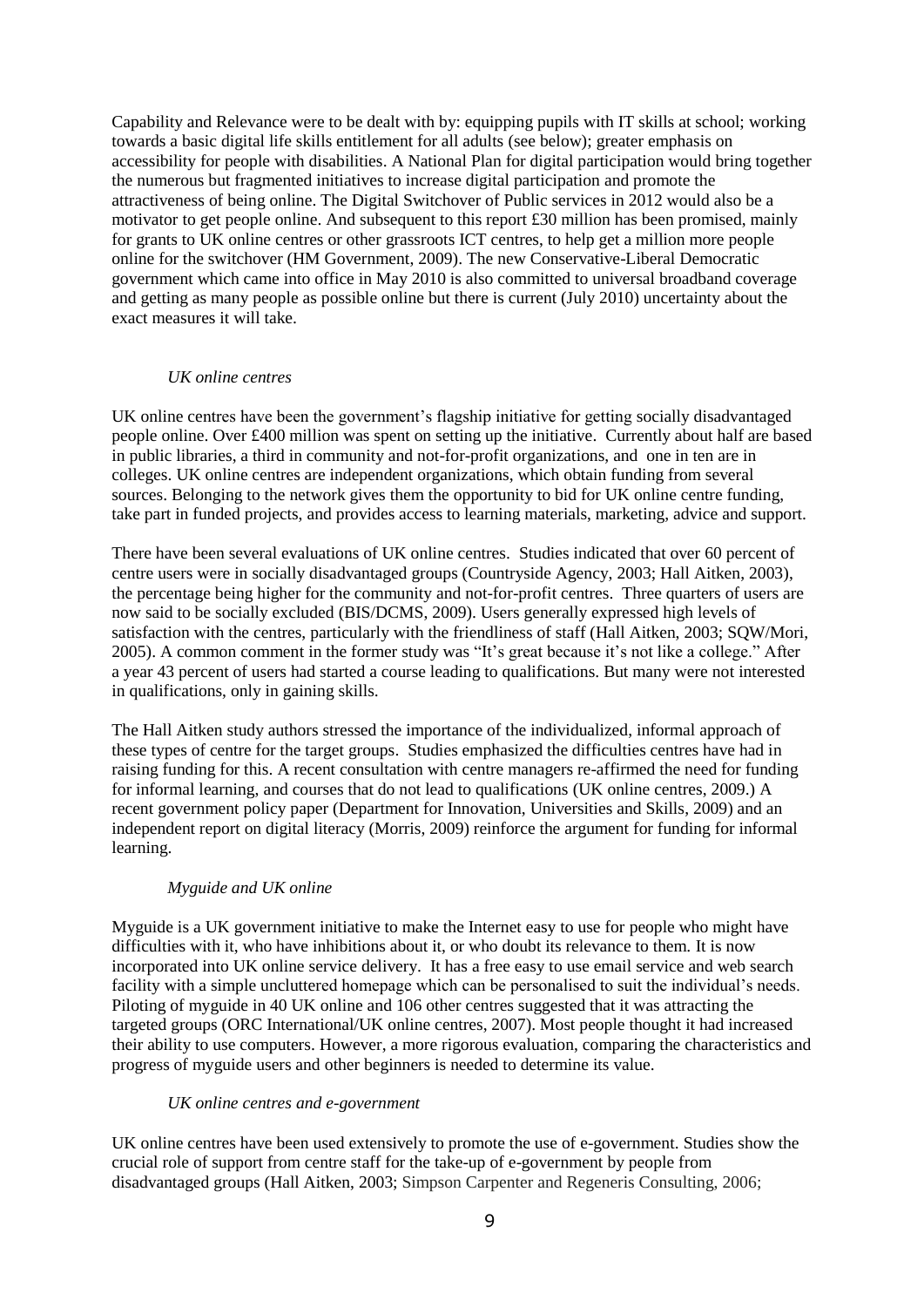University for Industry [Ufi], 2005). In the Ufi study, designed to promote e-government to hard-toreach groups, centres supported users by producing maps and guides through key parts of various websites and developed materials for users to take home and absorb. Of 3,604 new users of egovernment services, 62 percent came back to the centre to use them again.

#### *Home Internet access*

There is some evidence that Home Access schemes increase the ICT skills not just of the children involved, but also of their parents (Home Access to Technology, 2008). In one project in Aston, Birmingham, an area with low Internet usage and a large proportion of families from ethnic minority groups, each computer was used on average by 7.6 people (Passey, 2007). The government's national scheme provides a free laptop and 1 year's Internet access and support for low-income families with school children, but funding on this is limited.

There have been no national home access schemes for older or disabled people in the UK but a longestablished project for this group, CareOnLine, led by Leicestershire County Council, illustrates the potential benefits. The project offers advice about equipment, individualized training from a qualified IT tutor in people's own homes, ongoing technical support and a computer and necessary assistive technology if the participant cannot afford this. Training is designed around each individual's needs and motivations, such as emailing distant relatives, and the project illustrates the importance of this in encouraging use of the Internet (Boeltzig and Pilling, 2007). Over two thirds of users in the pilot project said that they had no previous intention of using the Internet, but all but one continued with Internet access when they had to pay for it after initial free access (Poulson & Osman, 2003).

#### *Wired-up and wireless communities*

As part of the UK government's policy to ensure that people living in socially deprived areas would not be excluded from online services, in 2000 it invited bids for a Wired-up communities [WuC] project which was piloted in seven areas. The projects were multi-agency public-private partnerships. They used a variety of technologies, organizing and managing the supply of these into people's homes being a major challenge. Three months free Internet access was generally provided. Three-quarters of those provided with the equipment used the Internet (Devins, Darlow, Petrie & Burden, 2003). Nonuse was related to lack of interest and problems with technology (such as use of refurbished computers). Internet use was not related to receiving training, but study findings suggest that this may have been due to a need for more individualized and long-term support. The project played a major part in increasing use of the Internet, 59 percent using it for the first time in the follow-up period compared with only nine percent of residents of a matched comparator area. Use of government websites was low, with less than 10 percent visiting particular sites, though these would have been at a relatively early stage of development. In a later, wireless, project in a socially disadvantaged area in Scotland (Smith, 2008) e-government usage was found to be above the average in the 2007 Oxford Internet survey (58 percent compared with 46 percent).

# *Digital literacy*

The current provision to develop ICT skills has been examined in an independent government commissioned review (Morris, 2009). This found that there had been a 50 percent reduction in adults taking up funded ICT provision since 2004/5, largely because increasingly only courses leading to qualifications are government funded. The report recommended that all adults who do not have digital life skills should be entitled to up to nine hours of funded support to develop the skills needed to get online and that this should be delivered in a variety of ways suiting people's needs.

#### *Improving web usability*

Difficulty in understanding government websites is one of the key reasons for the creation and promotion of Directgov (NAO, 2007). Government policy is to move the main service delivery and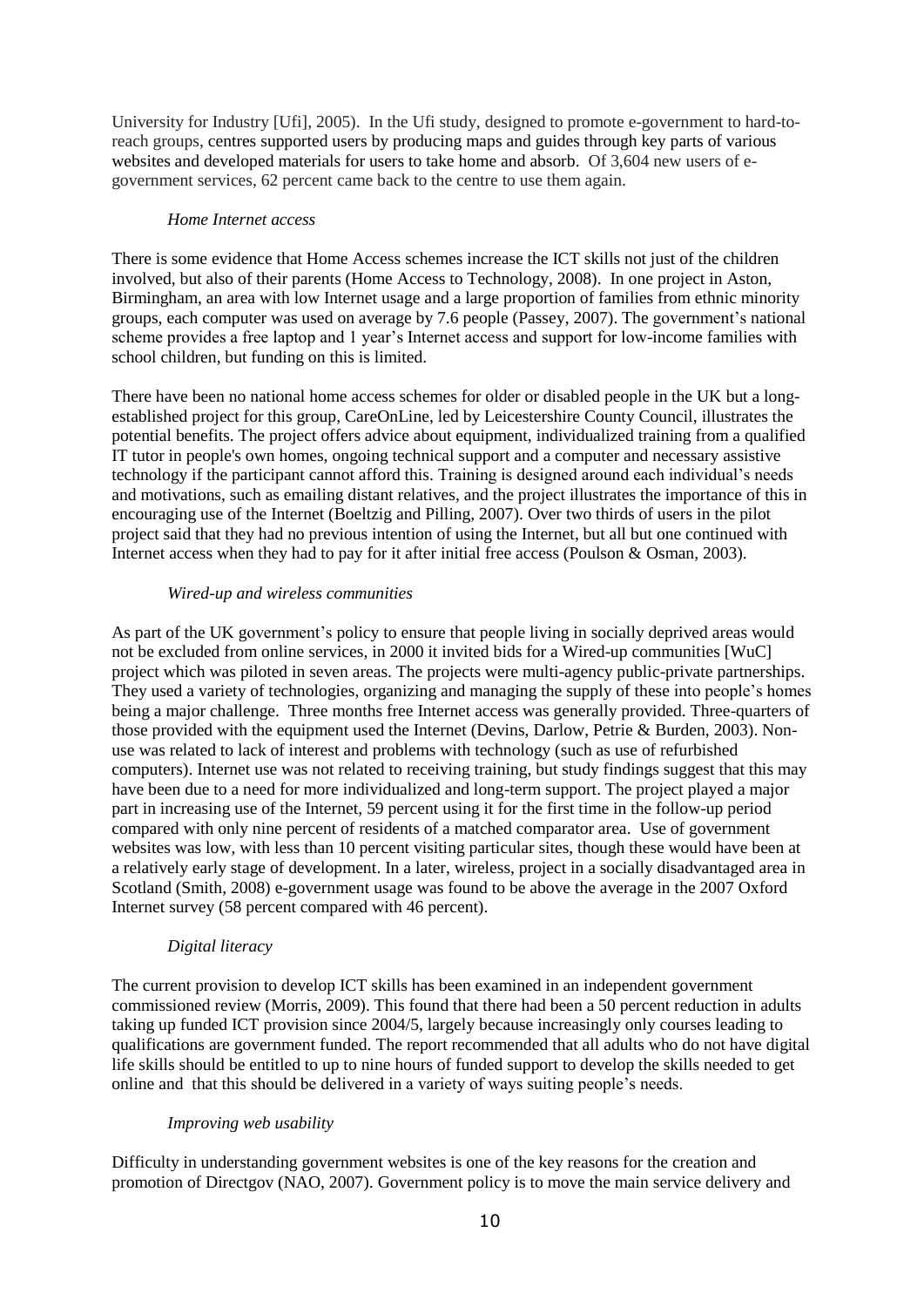information provision functions for citizens to this site. To this end over half of UK government websites will close. This transition is in process and visits to Directgov have increased from 400,000 in its first month to18 million in 2009. The chief executive of Directgov reported that visitors to the site rated it better than the BBC, eBAy, Amazon and Tesco for comprehensive services and information.<sup>xx</sup> While the NAO (2007) census of government websites found that the content was generally conservative, this is changing with, for example, the major government health site, NHS Choices, including video, audio and much interactivity. The challenge is in maintaining accessibility and ease of use which must await further evaluation.

#### *US initiatives*

The Telecommunications Act of 1996 can be regarded as the main federal government initiative to provide affordable Internet access to disadvantaged groups. This obliged telecommunications carriers to provide telecommunications and Internet access to schools and libraries at a discounted rate, and was particularly meant to assist rural and economically disadvantaged areas. Discounts, known as the E-rate, depend on the level of poverty and the urban/rural status of the population served and range from 20% to 90% of the costs of eligible services. <sup>xxi</sup> The schools and libraries program is one of four programs funded by the universal service fund [USF], which is maintained from contributions of telecommunications providers.

Some federal programs, such as the Technology Opportunities Program, have wound down. However, increasing the use of broadband is an important aspect of the American Recovery and Reinvestment Act of 2009<sup>xxii</sup>, designed to stimulate the US economy. The Broadband Technology Opportunities Program [BTOP]<sup>xxiii</sup> has objectives of increasing the broadband infrastructure to people living in areas unserved or underserved by broadband, increasing broadband capacity at public computer centers, and encouraging sustainable adoption of broadband service. Take-up of broadband requires its relevance to be perceived (Horrigan, 2009). The Act specifically mentions providing broadband education, awareness, training, access equipment and support to organizations and agencies that facilitate greater use of broadband service by low-income, and other disadvantaged populations. The Recovery Act also commits the Federal Communications Commission [FCC] to deliver to Congress a National Broadband Plan early in 2010 to ensure everyone in the US has access to broadband. Ideas under consideration <sup>xxiv</sup> include extending the USF program, through which low income households receive a discount on telephone service, to broadband. Specialized solutions to the accessibility problems of people with disabilities are also proposed.

#### *Public libraries*

Public libraries in the US have become an essential source of Internet access, training and support and means of using e-government. Public libraries built up their computing resources and Internet access from the early 1990s. The E-rate has provided large amounts of discounts for Internet access. Public libraries also obtain a small amount of funding from the federal government, amounting to about one percent of annual library operating grants. Much of the funding for Internet access comes from state and local governments and private sources.

In a national survey of public libraries in 2008-2009 over 70 percent reported that they were the only means of free Internet access in their communities (Bertot, Clark, Davis & McClure, 2009). Ninety percent of libraries offered formal technology training classes or informal assistance. Staff provided assistance to users on how to access and use government websites in over 80 percent of libraries. Qualitative evidence from an earlier national study of libraries indicated their importance not only for those without home Internet access, but also in helping people to understand government information (Bertot et al., 2006). An example given was registering online for mandatory Medicare prescription drug coverage, which the government encourages, and for which the information is complex and primarily available online. Bertot et al. (2006) point out that government agencies often refer service users to public libraries both for online services and assistance. Public libraries have become access points for e-government, although this is not an explicitly designed policy. Currently funding is not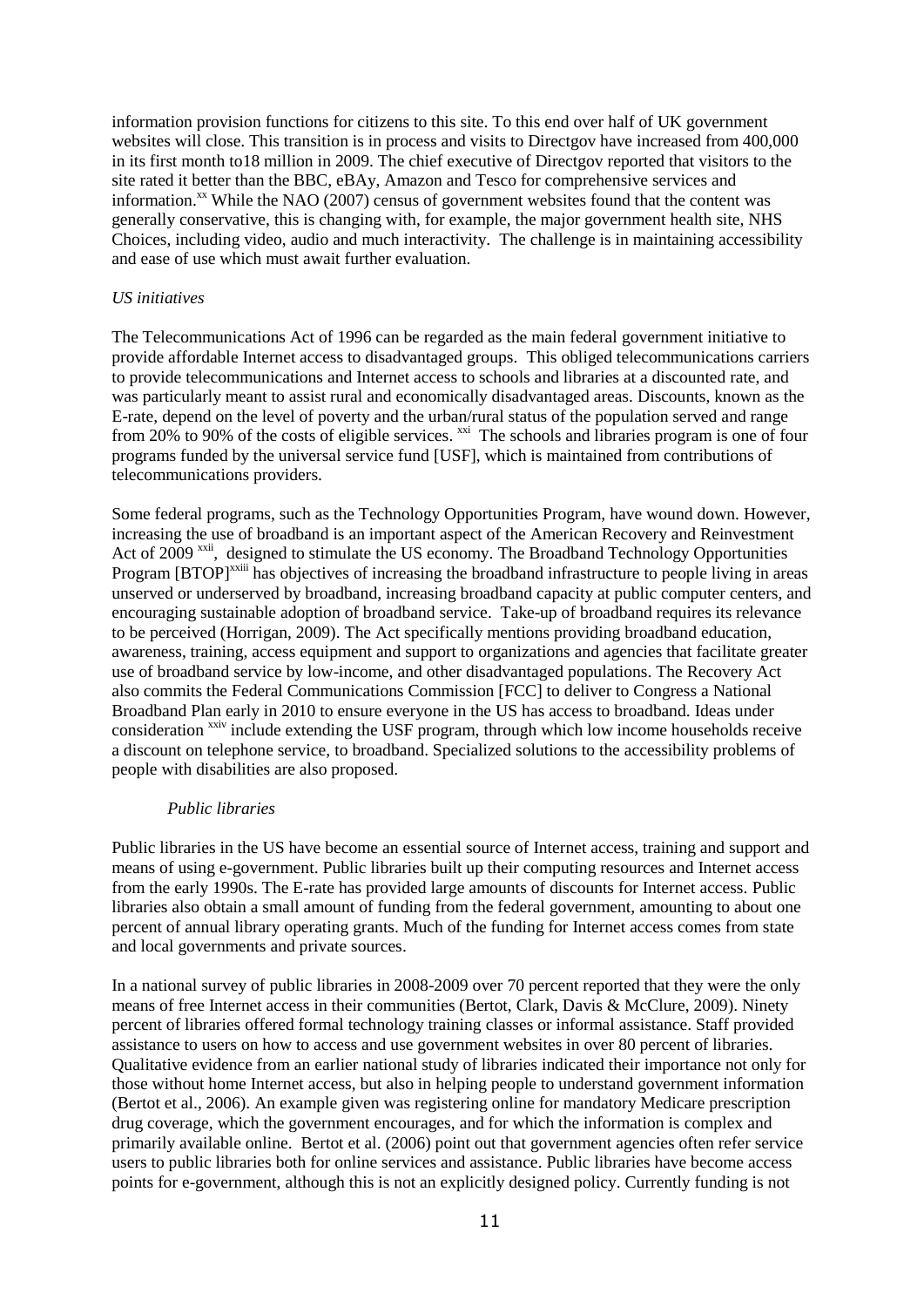meeting the demands on libraries (Bertot et al., 2009). The Recovery Act broadband economic stimulus program will enable some libraries to increase their broadband capacity, but Bertot et al. also emphasise the need for recognition and financial support of the crucial role of public libraries in egovernment.

#### *City-wide broadband and digital inclusion strategies*

A number of American cities from around 2004 had plans to build municipal wireless broadband networks. Motivations in some cases included encouraging socially disadvantaged groups to get online (Jain, Mandviwalla & Banker, 2007). However, most of the plans for large cities were never fully implemented or abandoned. Reasons included unsuitability of the technology at the time for large scale developments, and competition from cable and telecom providers who were moving into new areas, increasing speeds and cutting prices (Fleishmann, 2008). A number of private companies contracted to build and operate networks left the municipal wireless business between mid 2007 and mid 2008. Numerous small networks were completed, but Minneapolis was the only city-wide network completed which included paid access for residential customers.<sup>xxv</sup> The difference between other cities and Minneapolis is attributed to the city agreeing to be an anchor tenant, and guaranteeing payments for 10 years to access the service. Free or discounted Internet access to low income households is not provided. However, the wireless provider is committed to provide financial resources to organizations working with disadvantaged groups. So the municipal broadband initiative is not dead. One of the policies under discussion for the National Broadband Plan is enabling municipalities to create broadband networks where they would not otherwise be available.

The OMG Center for Collaborative Learning [OMG] (2008) carried out an evaluation of the experiences of the Philadelphia wireless project, which included interviews with representatives of other large digital inclusion programs. The interviewees agreed that there was a large demand for free or low cost computers among low income groups. Community organizations with established technology programs and appropriate client groups had been productive partners in the programs. Funding to enable these organizations to provide support and training to the participating clients was essential. Providing reliable home Internet access remained a challenge. There was some evidence of training leading people to acquire market-rate home Internet access. Programs involving both children and parents were particularly successful, with knowledge flowing from young people to adults.

#### *Improving web usability*

In 2002 the Bush administration declared its intention to improve the performance and management of government (OMB, 2002). This included championing citizen-centered e-government and increasing access for people with disabilities. One result was the replacement of FirstGov, the portal to government services, by USA.gov. The site was re-designed, based on monitoring of feedback of the site's visitors, focus groups and usability testing. It was made less cluttered, its search engine improved and some Web 2.0 features such as Web chat were added.

The Bush administration identified 24 e-government initiatives, one of which was GovBenefits.gov. Before this Internet users had to go through a complicated and confusing maze of sites to find benefit information (Pizella, 2009). Established in 2002, GovBenefits.gov is a partnership of 17 federal agencies, which provides information on nearly 1,000 government and benefits programs. The site incorporates technology to assist people with disabilities. In 2007 the home page was re-designed with many of the changes based on extensive usability testing, to better indicate the site's purpose, and the best way for users to find information. In 2006, GovBenefits.gov incorporated the American Customer Satisfaction Index [ASCI]. This enables customer satisfaction to be compared on a weekby-week basis. This tool is used by over 100 federal government agencies, and quarterly reports are published on the ACSI (2010) website).

There is also evidence of much going on to improve the design of municipal web portals but evaluation is needed to ensure that attractive looking features do not impair accessibility.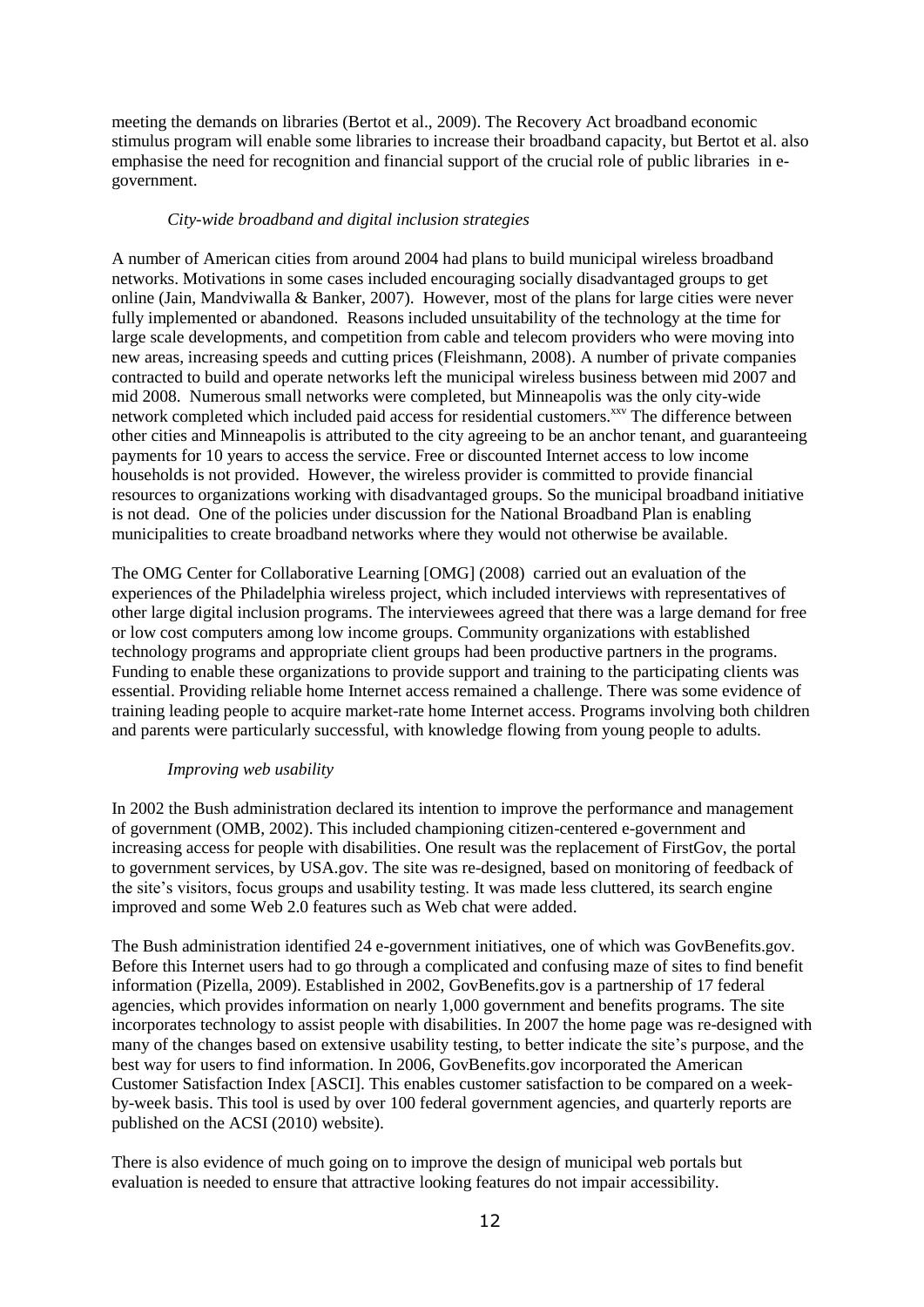#### 8. LESSONS TO BE LEARNED

The account of policies and initiatives to increase uptake of the Internet and e-government among socially disadvantaged groups in this chapter suggests that the UK central government has been more active in this area than the US federal government. Perhaps this is because, as Rubaii-Barrett and Recascino Wise (2008) suggest, in the context of the US federal system, many issues related to the Internet have been subject to debate regarding which level of government can and should control policy. However, federal laws relating to accessibility of information and communication technologies are ahead of those in the UK. Nevertheless, while Section 508 of the Rehabilitation Act specifically covers web accessibility for people with disabilities, it has not resulted in universal accessibility, even at the federal level to which it specifically applies. Greater efforts to ensure implementation are required. Both countries have disability discrimination legislation, but in both, failing court judgements, it remains uncertain as to whether they apply to websites. Perhaps the solution is new, unambiguous legislation, as has been proposed for the European Union. $^{xxvi}$ 

Some lessons can be derived from various initiatives. The UK online research (Hall Aitken, 2003; UK online centres, 2009) has indicated the importance of informal learning for many people who are wary of computers and the Internet, and this currently seems to be gaining recognition in the UK. There is evidence from a variety of research that people who thought they had no interest in computers and the Internet can gain this if they are given the opportunity to see and understand its possibilities and how it can be relevant to them (e.g. Boeltzig and Pilling, 2007; Poulson &Osman, 2003). Many Internet non-users, particularly older ones who say "the Internet is not for me" simply have no idea of what it can do. Training that is not geared to the individual's interest and needs is unlikely to be effective (Devins et al, 2003).

Some very diverse initiatives have shown the importance of having access to a computer at home, as opposed to only being able to use it in a public facility (Hall Aitken, 2003; OMG, 2008). Cost can be a real barrier to home access. The UK government seems to be suggesting re-cycled computers as the main solution for those who do not have school age children. But recycled computers do not necessarily provide satisfactory service (Devins et al., 2003), and do not in themselves solve problems of set up and long term maintenance of computing systems (Pilling et al., 2004; 2007), which are rarely taken into account.

While increasing e-government use among disadvantaged groups must be largely a matter of finding ways of encouraging non-users to use the Internet, there is a place for specific encouragement to use e-government. Several studies have shown that providing specific guidance can encourage its use (e.g. Hall Aitken, 2003; Ufi, 2005). At least until they become experienced, new Internet users often do not explore all that is available. Policies in both the US and UK are rapidly moving towards the online channel being the primary channel for government services. This will make those without home access, or who have difficulty in understanding government sites, seek help with online government. But it does not necessarily mean that they will be encouraged to use, and gain full benefits from online services themselves, unless other obstacles to use are addressed. The initiatives to make government websites more interesting and attractive may help, as long as attractiveness is not at the expense of accessibility and usability.

Where initiatives have been evaluated valuable lessons can be learned. But often evaluations do not include comparison groups, do not have long enough follow- ups, do not make sufficient efforts to avoid sample attrition. Adequate funding for evaluation of initiatives is essential if full understanding of what is effective is to be gained.

#### **REFERENCES**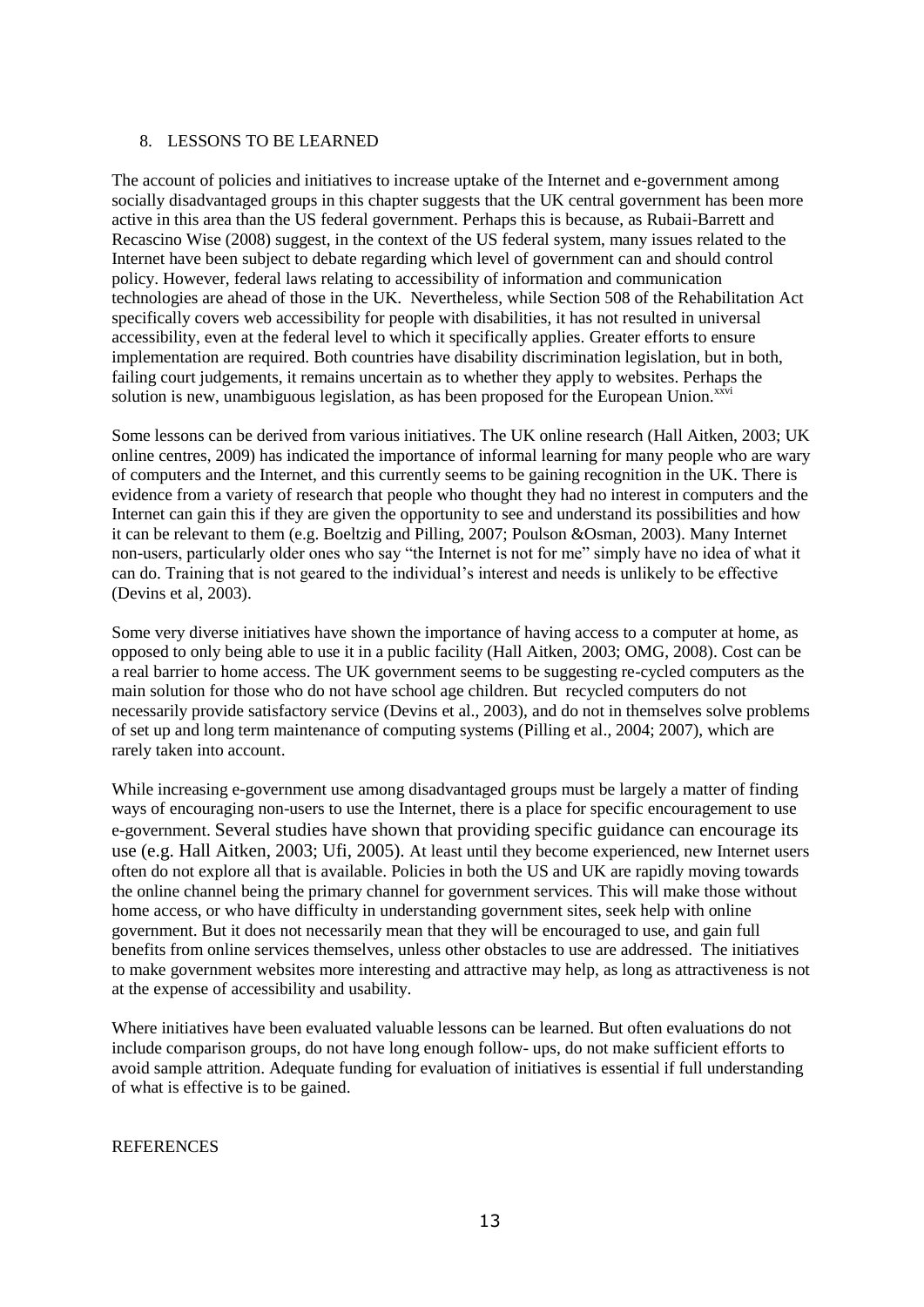Bertot, J.C.. Jaeger, P.T.. Langa, L.A. & McClure, C.R. (2006). Public access computing and Internet access in public libraries: The role in e-government and emergency situations. *First Monday*, 11. Retrieved October 19, 2009, from:

<http://firstmonday.org/htbin/cgiwrap/bin/ojs/index.php/fm/article/view/1392/1310>

Bertot, J.C., Clark, L., Davis, D.M. & McClure, C. (2009) Executive Brief: The state of technology and funding in U.S. Public Libraries in 2009. In Clark, L. (ed.), *Libraries Connect Communities 3*. Retrieved July 12, 2010, from [http://www.ala.org/ala/research/initiatives/plftas/previousstudies/0809/librariesconnectcommunities3.](http://www.ala.org/ala/research/initiatives/plftas/previousstudies/0809/librariesconnectcommunities3.pdf) [pdf](http://www.ala.org/ala/research/initiatives/plftas/previousstudies/0809/librariesconnectcommunities3.pdf)

Boeltzig, H. & Pilling, D. (2007) Bridging the digital divide for hard-to-reach groups. IBM Center for the Business of Government. Retrieved July 12, 2010, from <http://www.businessofgovernment.org/report/bridging-digital-divide-hard-reach-groups>

Central Office of Information (2009). *Delivering inclusive websites.* Retrieved January 30, 2010, from:<http://coi.gov.uk/documents/guidance/delivering-inclusive-websites.pdf>

The Countryside Agency (2003). *An evaluation of Capital Modernisation funded UK online centres in rural areas*. Retrieved October 19, 2009, from: <http://www.ruralcommunities.gov.uk/files/CA154.pdf>

Department for Business, Innovation and Skills [BIS] & Department for Culture, Media and Sport [DCMS]. (2009). *Digital Britain. Final report*. Retrieved October 19, 2009, from: <http://www.culture.gov.uk/images/publications/digitalbritain-finalreport-jun09.pdf>

Department for Innovation, Universities and Skills. (2009). *The learning revolution*. Retrieved July 12, 2010 from http://www.dius.gov.uk/policies/further-education-skills/engaginglearners/informal-adult-learning/white-paper

Devins, D., Darlow, A., Petrie. A. & Burden, T. (2003) *Connecting communities to the Internet: Evaluation of the wired up communities programme* (Research Report RR389). Retrieved October 19, 2009, from Department of Children, Schools and Families Research Website: <http://www.dcsf.gov.uk/research/data/uploadfiles/RR389.pdf>

Disability Rights Commission. (2004). *The web. Access and inclusion for disabled people.*. Retrieved July12, 2010, from [http://hcid.soi.city.ac.uk/research/DRC\\_Report.pdf](http://hcid.soi.city.ac.uk/research/DRC_Report.pdf)

Disability Rights Commission (2005) *The duty to promote disability equality. Code of practice. England and Wales.* Equality and Human Rights Commission. Retrieved February 11, 2010 from: <http://www.equalityhumanrights.com/search-results/index.html?q=disability+equality+duty>

Dobransky, K., & Hargittai, E. (2006). The disability divide in Internet access and use. *Information, Communication and Society*, 9, 313–34.

Dutton, W.H. & Helsper, E.J. (2007). *Oxford Internet Survey 2007 Report: The Internet in Britain.* University of Oxford, Oxford Internet Institute. Retrieved October 19, 2009, from: <http://www.oii.ox.ac.uk/microsites/oxis/publications.cfm>

Dutton, W.H., Helsper, E.J. & Gerber, M.M. (2009) *[Oxford Internet Survey 2009 Report: The](http://www.oii.ox.ac.uk/research/oxis/OxIS2009_Report.pdf) Internet [in Britain](http://www.oii.ox.ac.uk/research/oxis/OxIS2009_Report.pdf)*. University of Oxford, Oxford Internet Institute. Retrieved October 19, 2009, from: <http://www.oii.ox.ac.uk/microsites/oxis/publications.cfm>

Ellison, J. (2004) Assessing the accessibility of fifty United States government webpages: using Bobby to check on Uncle Sam. *First Monday, 9,(7)* Retrieved January 26, 2010 from: <http://firstmonday.org/htbin/cgiwrap/bin/ojs/index.php/fm/article/view/1161/1081>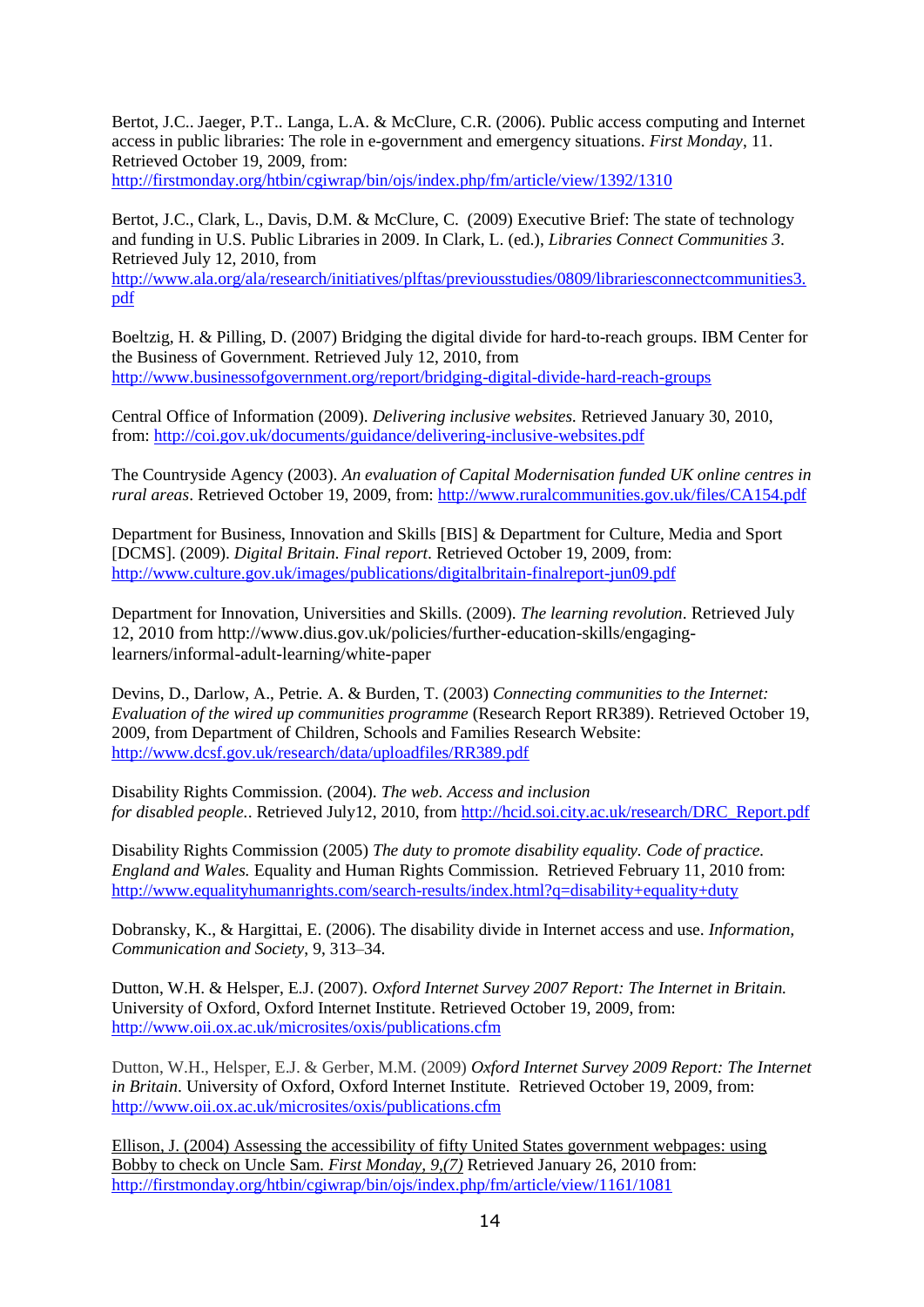Estabrook, L., Witt, E. & Rainie, L. (2007). *Information searches that solve problems. How people use the internet, libraries, and government agencies when they need help.* Pew Internet & American Life Project. Retrieved October 19, 2009, from: [http://www.pewinternet.org/~/media//Files/Reports/2007/Pew\\_UI\\_LibrariesReport.pdf.pdf](http://www.pewinternet.org/~/media/Files/Reports/2007/Pew_UI_LibrariesReport.pdf.pdf)

Feed, L. (2009). *American Customer Satisfaction Index, Q2. E-Government satisfaction index*. ForSee Results. Retrieved October 19, 2009, from: <http://theacsio.nexcess.net/images/stories/images/govsatscores/0109q4.pdf>

Fleishman G. Second wind for muni WiFi? Mesh networking start-ups hope so. *Ars Technica.*  Retrieved January 31, 2010 from: [http://arstechnica.com/old/content/2008/11/muni-wifi-second](http://arstechnica.com/old/content/2008/11/muni-wifi-second-wind.ars/3)[wind.ars/3](http://arstechnica.com/old/content/2008/11/muni-wifi-second-wind.ars/3)

Fox, S.( 2005). *Digital divisions.* Pew Internet & American Life Project*.* Retrieved October 19, 2009, from [:http://www.pewinternet.org/Search.aspx?q=fox%20digital%20divisions](http://www.pewinternet.org/Search.aspx?q=fox%20digital%20divisions)

Fox, S. & Vitak, J. (2008). *Degrees of access (May 2008 data).* Pew Internet & American Life Project. Retrieved February 11, 2010 from: *[http://www.pewinternet.org/Presentations/2008/Degrees](http://www.pewinternet.org/Presentations/2008/Degrees-of-Access-(May-2008-data).aspx)[of-Access-\(May-2008-data\).aspx](http://www.pewinternet.org/Presentations/2008/Degrees-of-Access-(May-2008-data).aspx)*

Hall Aitken (2003). *Evaluation on CMF funded UK online centres – the final report* (Research Report RR502) . Retrieved October 19, 2009, from Department for Children, Schools and Families Research Website: <http://www.dcsf.gov.uk/research/data/uploadfiles/ACF670.pdf>

HM Government. (2008). *Delivering digital inclusion – an action plan for consultation*. Retrieved October 19, 2009, from:<http://www.communities.gov.uk/documents/communities/pdf/1001077.pdf>

HM Government. (2009). *Putting the front line first: smarter government*. Retrieved February 13, 2010 from:<http://www.hmg.gov.uk/media/52788/smarter-government-final.pdf>

Horrigan, J.B. (2008). *Home broadband adoption 2008.Adoption stalls for low-income Americans even as many broadband users opt for premium services that give them more speed*. Pew Internet &American Life Project. Retrieved October 19, 2009, from: <http://www.pewinternet.org/Reports/2008/Home-Broadband-2008.aspx>

Horrigan, J.B. (2009*). Stimulating broadband. If Obama builds it will they log on?* Pew Internet & American Life Project. Retrieved January 30, 2010, from: http: //www.pewinternet.org/Reports/2009/Stimulating-Broadband-If-Obama-builds-it-will-they-logon.aspx

Jackson-Sanborn, E., Odess-Harnish, K. & Warren, N. (2002). Web site accessibility: a study of six genres [Electronic Version]. *Library Hi Tech*, 20, 308-317.

Jaeger, P. T. (2006) Assessing Section 508 compliance on federal e-government web sites: a multimethod, user-centered evaluation of accessibility for persons with disabilities. *Government Information Quarterly, 23,*169-190.

Jaeger, P. T. (2008) User-centered policy evaluations of Section 508 of the Rehabilitation Act. Evaluating E-government web sites for accessibility for persons with disabilities. *Journal of Disability Policy Studies*, 19, 24- 33.

Jain, A., Manviwalla, M . & Banker, R.D. (2007). Government as a catalyst: Can it work again with wireless Internet access? *Public Administration Review,* 67*,* 993- 1005.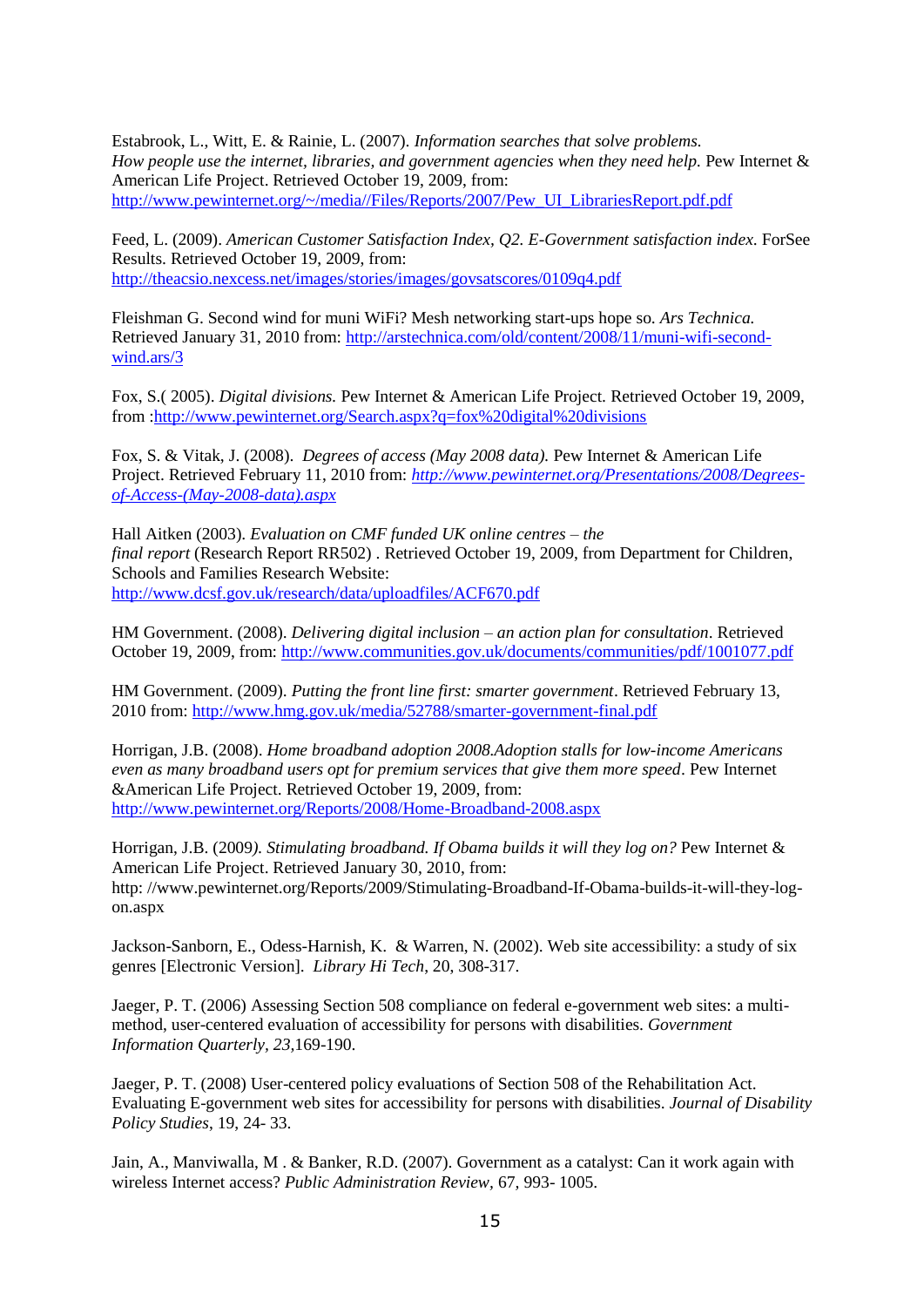Larsen, E.& Rainie, L. (2002). *The rise of the e-citizen. How people use government agencies' websites*. Pew Internet & American Life Project. Retrieved October 19, 2009, from: [http://www.pewinternet.org/Reports/2002/The-Rise-of-the-ECitizen-How-People-Use-Government-](http://www.pewinternet.org/Reports/2002/The-Rise-of-the-ECitizen-How-People-Use-Government-Agencies-Web-Sites.aspx)[Agencies-Web-Sites.aspx](http://www.pewinternet.org/Reports/2002/The-Rise-of-the-ECitizen-How-People-Use-Government-Agencies-Web-Sites.aspx)

McKinnon, E., Armitage, S. & Pollard, M. (2007). E-government. In Avery, V. Chamberlain, E., Summerfield, C. & Zealey, L. (Eds.), *Focus on the digital age* (pp. 51-58). Retrieved October 19, 2009, from Office for National Statistics Website: [http://www.statistics.gov.uk/downloads/theme\\_compendia/foda2007/FocusOnDA.pdf](http://www.statistics.gov.uk/downloads/theme_compendia/foda2007/FocusOnDA.pdf)

Mason, S. & Casserley, C. (2001). Web site design and the Disability Discrimination Act 1995. *Computers and Law*, 12, 16, 20.

Morris, E. (Baroness) (2009) *Independent review of ICT user skills*. Department for Business, Innovation and Skills. Retrieved July 12, 2010 from <http://www.dius.gov.uk/~/media/3F79A51589404CFDB62F3DA0DEBA69A1.ashx>

National Audit Office. (2007). *Government on the Internet: progress in delivering information and services online*. Retrieved October 19, 2009, from: http://www.nao.org.uk/publications/0607/government on the internet.aspx

Nomensa (2005). *Web accessibility in central government. An investigation into the accessibility of 28 central UK government web sites*. Retrieved October 19, 2009, from: Retrieved July 12, 2010 Retrieved July 12, 2010 from [http://www.nomensa.com/resources/research/web-accessibility-in](http://www.nomensa.com/resources/research/web-accessibility-in-central-government)[central-government](http://www.nomensa.com/resources/research/web-accessibility-in-central-government)

Ofcom. (2006). *Media literacy audit. Report on media literacy amongst older people.* Retrieved October 19, 2009 from: [http://www.ofcom.org.uk/advice/media\\_literacy/medlitpub/medlitpubrss/older/older.pdf](http://www.ofcom.org.uk/advice/media_literacy/medlitpub/medlitpubrss/older/older.pdf)

Ofcom. (2008). *The consumer experience 2008. Research Report*. Retrieved July 12, 2010 from <http://stakeholders.ofcom.org.uk/binaries/research/consumer-experience/research.pdf>

Ofcom. (2009) *Accessing the Internet at home. A quantitative and qualitative study on people without the Internet at home by Ipsos Mori*. Retrieved July 12, 2010 from <http://stakeholders.ofcom.org.uk/binaries/research/telecoms-research/bbathome.pdf>

Office of the Deputy Prime Minister. (2005). *Inclusion through innovation. Tackling social exclusion through new technologies.* A Social Exclusion Unit Final Report. Retrieved October 19, 2009, from: [http://www.northlincs.gov.uk/NR/rdonlyres/BF132C5D-9E15-4C6B-9E54-](http://www.northlincs.gov.uk/NR/rdonlyres/BF132C5D-9E15-4C6B-9E54-6BD6AF2F02F4/19860/InclusionthroughInnovation2.pdf) [6BD6AF2F02F4/19860/InclusionthroughInnovation2.pdf](http://www.northlincs.gov.uk/NR/rdonlyres/BF132C5D-9E15-4C6B-9E54-6BD6AF2F02F4/19860/InclusionthroughInnovation2.pdf)

Office for National Statistics*.* (2006). *Limiting illness. Daily activities limited for 1 in 6 peo*ple. Retrieved January 31, 2010: <http://www.statistics.gov.uk/cci/nugget.asp?id=1326>

Office for National Statistics. (2008). *Internet Access 2008. Households and individuals.* Retrieved October 19, 2009, from:<http://www.statistics.gov.uk/pdfdir/iahi0808.pdf>

Office for National Statistics. (2009). *Historical Internet access- data on individuals*. *Internet access adults who have never accessed the Internet by reasons given*. Retrieved October 19, 2009, from: <http://www.statistics.gov.uk/statbase/Product.asp?vlnk=5672>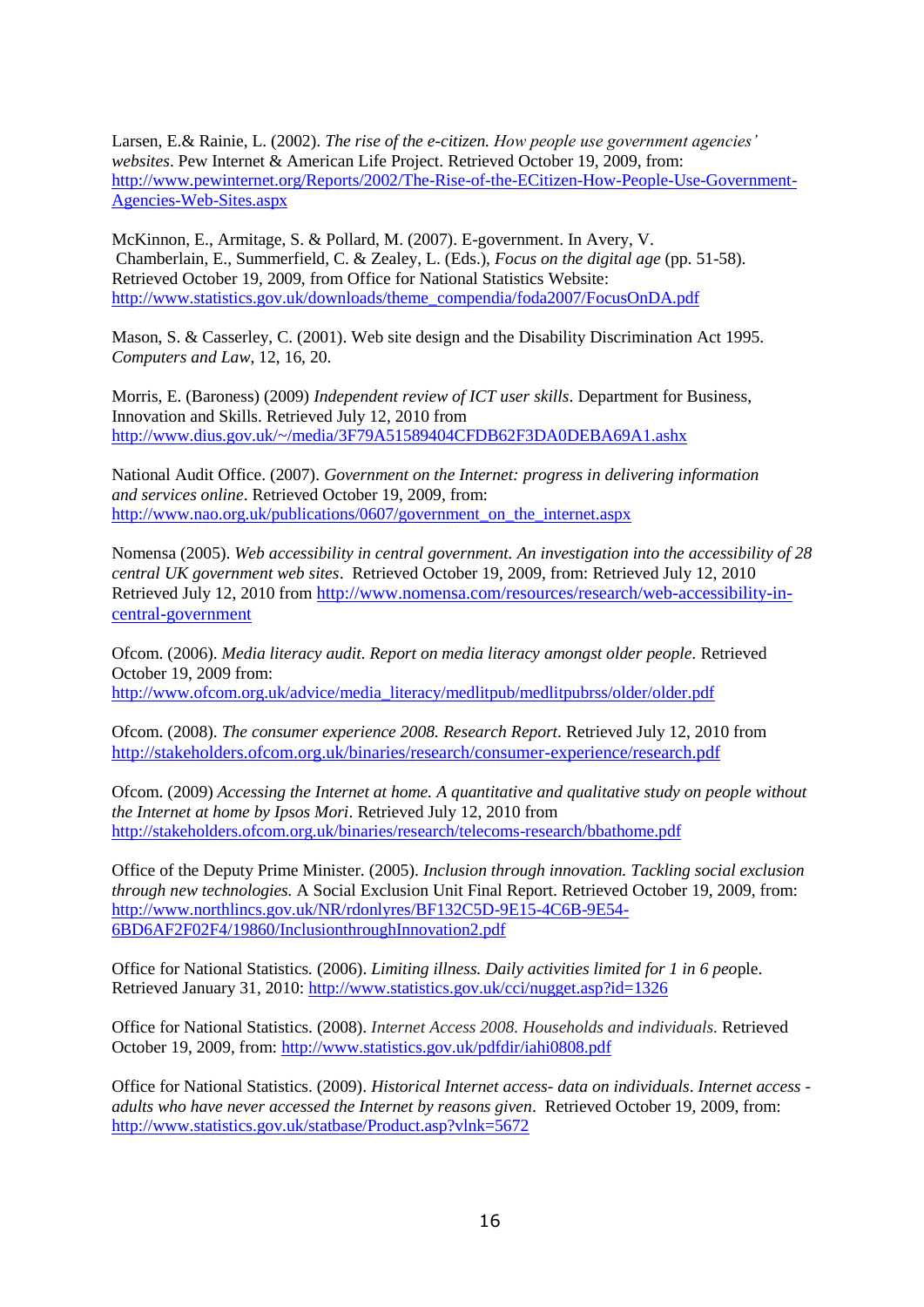OMG Center for Collaborative Learning . (2008). *Digital inclusion program. Final report of the rapid assessment.* Retrieved July 12, 2010 from [http://www.wirelessphiladelphia.org/documents/12-](http://www.wirelessphiladelphia.org/documents/12-1%20WP%20Rapid%20Assessment%20Report%20Final.pdf) [1%20WP%20Rapid%20Assessment%20Report%20Final.pdf](http://www.wirelessphiladelphia.org/documents/12-1%20WP%20Rapid%20Assessment%20Report%20Final.pdf)

Office of Management and Budget. (2002). *The President's management agenda. Fiscal year 2002.* Retrieved February 11, 2010 from:<http://www.whitehouse.gov/omb/budget/fy2002/mgmt.pdf>

ORC International/UK online centres. (2007). *UK online centres: myguide pilot - bridging the digital divide*. *Research Report*. Retrieved October 19, 2009, from UK online Centres Corporate Webpages: [http://www.ukonlinecentres.com/images/stories/downloads/ukonline\\_myguide1.pdf](http://www.ukonlinecentres.com/images/stories/downloads/ukonline_myguide1.pdf)

Passey, D. (2007). *Aston Pride community ICT development project*. *Case study*. Lancaster University. Retrieved October 19, 2009, from: [http://www.google.com/search?q=aston+pride+community+development+project+2007+passey&rls=](http://www.google.com/search?q=aston+pride+community+development+project+2007+passey&rls=com.microsoft:en-gb:IE-SearchBox&ie=UTF-8&oe=UTF-8&sourceid=ie7&rlz=1I7DKUK) [com.microsoft:en-gb:IE-SearchBox&ie=UTF-8&oe=UTF-8&sourceid=ie7&rlz=1I7DKUK](http://www.google.com/search?q=aston+pride+community+development+project+2007+passey&rls=com.microsoft:en-gb:IE-SearchBox&ie=UTF-8&oe=UTF-8&sourceid=ie7&rlz=1I7DKUK)

Pilling, D., Barrett, P. and Floyd, M. (2004) Disabled people and the Internet: Experiences, barriers and opportunities. Joseph Rowntree Foundation. Retrieved February 18, 2010, from <http://www.jrf.org.uk/sites/files/jrf/1859351867.pdf>

Pizzella, P. (2009). Govbenefits.gov. an electronic government case study. *Electronic Government, an International Journa*l, 6, 162- 176.

Poulson, D. & Osman, Z. (2003). *Post implementation review* - *CareOnline*. Retrieved October 19, 2009, from: [http://www.google.com/search?q=poulson+and+osman+2003+careonline&rls=com.microsoft:en](http://www.google.com/search?q=poulson+and+osman+2003+careonline&rls=com.microsoft:en-gb:IE-SearchBox&ie=UTF-8&oe=UTF-8&sourceid=ie7&rlz=1I7DKUK)[gb:IE-SearchBox&ie=UTF-8&oe=UTF-8&sourceid=ie7&rlz=1I7DKUK](http://www.google.com/search?q=poulson+and+osman+2003+careonline&rls=com.microsoft:en-gb:IE-SearchBox&ie=UTF-8&oe=UTF-8&sourceid=ie7&rlz=1I7DKUK)

Prime Minister and the Minister for the Cabinet Office. (1999). *Modernising Government.* London: TSO. Retrieved October 19, 2009, from: *[http://www.archive.official](http://www.archive.official-documents.co.uk/document/cm43/4310/4310.htm)[documents.co.uk/document/cm43/4310/4310.htm](http://www.archive.official-documents.co.uk/document/cm43/4310/4310.htm)*

Prime Minister's Strategy Unit (2005). *Connecting the UK: the digital strategy. A joint report of the Prime Minister's Strategy Unit*. Cabinet Office and the Department of Trade and Industry. Retrieved October 19, 2009, from:

[http://www.cabinetoffice.gov.uk/media/cabinetoffice/strategy/assets/digital\\_strategy.pdf](http://www.cabinetoffice.gov.uk/media/cabinetoffice/strategy/assets/digital_strategy.pdf)

Rubaii-Barrett, N &Recascino Wise, L. (2008). Disability access and e-government: an empirical analysis of state practices. *Journal of Disability Policy Studies, 19*, 52-64.

Shepherd, A. & Bryson, I. (2007). Household and individual use of the Internet. In Avery, V. Chamberlain, E., Summerfield, C. & Zealey, L. (Eds.), *Focus on the digital age* (pp. 7-14). Retrieved October 19, 2009, from Office for National Statistics Website: [http://www.statistics.gov.uk/downloads/theme\\_compendia/foda2007/FocusOnDA.pdf](http://www.statistics.gov.uk/downloads/theme_compendia/foda2007/FocusOnDA.pdf)

Simpson, Carpenter and Regeneris Consulting. (2006). *UK online centres: Transforming government for the citizen*. Research Report. Retrieved February 12, 2010, from UK online Centres Corporate Webpages:

<http://www.ukonlinecentres.com/images/stories/downloads/ukonlineegovresearchreport.pdf>

Sloan, M. (2001). Web accessibility and the DDA. *Journal of Information, Law & Technology (JILT)*, 2001, 2. Retrieved October 19, 2009, from: [http://www2.warwick.ac.uk/fac/soc/law/elj/jilt/2001\\_2/sloan](http://www2.warwick.ac.uk/fac/soc/law/elj/jilt/2001_2/sloan)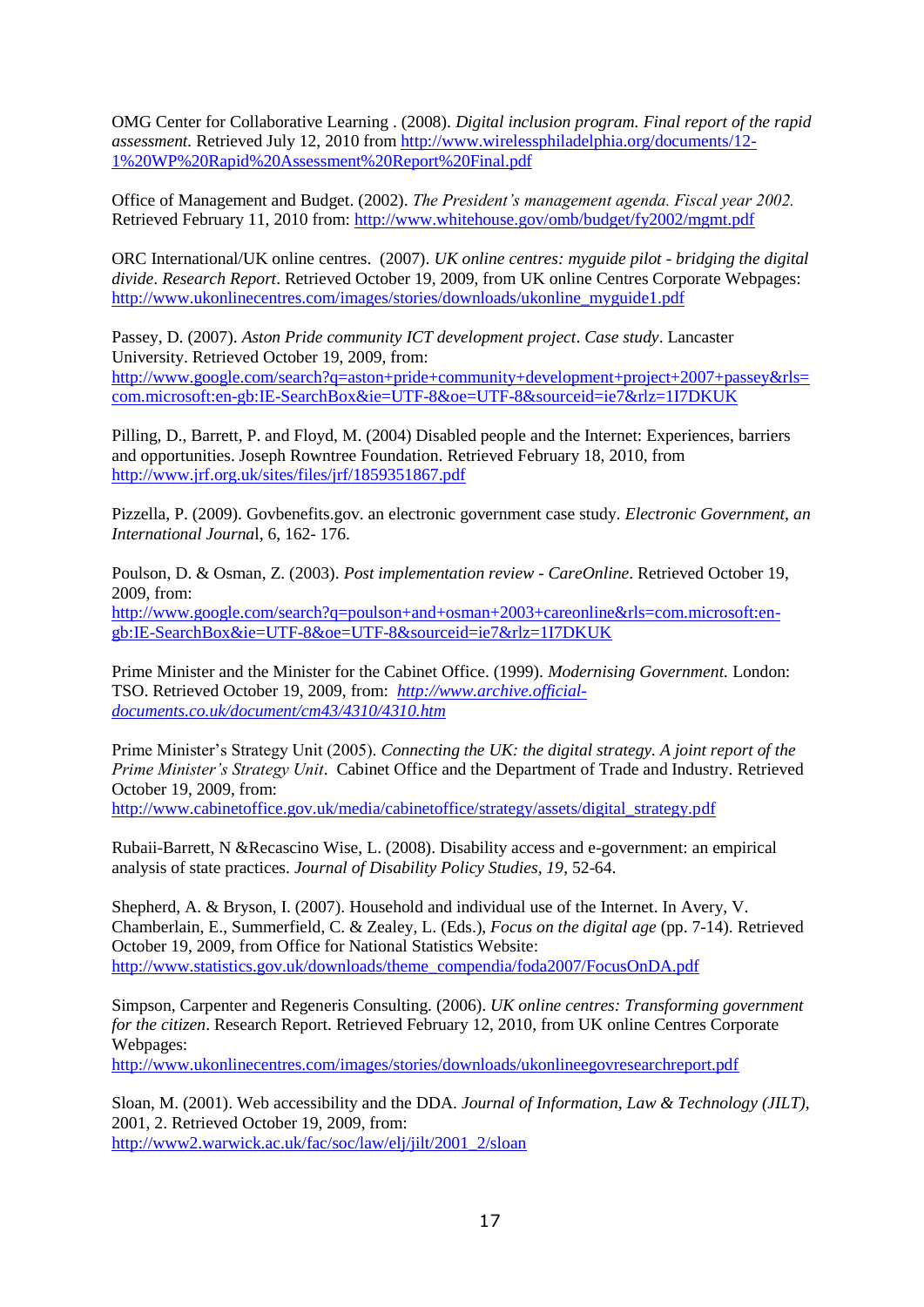Smith, S. (2008) *The digital inclusion project in Ferguslie and Moorpark, Renfrewshire*. University of Leeds, Institute of Communication Studies.

SQW/Mori (2005). *UK online centres and e-government*. (Research Report RR632). Retrieved February 12, 2010, from Department of Children, Schools and Families Website: <http://www.dcsf.gov.uk/research/data/uploadfiles/RR632.pdf>

Taskforce on Home Access to Technology. (2008). *Extending opportunity*. Retrieved October 19, 2009, from BECTA Website: [http://partners.becta.org.uk/upload](http://partners.becta.org.uk/upload-dir/downloads/page_documents/partners/home_access_report.pdf)[dir/downloads/page\\_documents/partners/home\\_access\\_report.pdf](http://partners.becta.org.uk/upload-dir/downloads/page_documents/partners/home_access_report.pdf)

Thatcher, J. (2010) *Web accessibility for Section 508*. Retrieved January 31, 2010, from: <http://jimthatcher.com/webcourse1.htm>

Thomas, J. C., & Streib. G. (2003). The new face of government: citizen-initiated contacts in the era of e-government. *Journal of Public Administration Research and Theory*, 13, 83–102.

UK online Centres. (2009). *Digital Britain. Response to the interim report*. 12 March 2009. Retrieved October 19, 2009, from: [http://www.culture.gov.uk/images/publications/UKOnlineCentres\\_DBIRResponse.pdf](http://www.culture.gov.uk/images/publications/UKOnlineCentres_DBIRResponse.pdf)

UK Presidency of the EU (2005). eAccessibility of public sector services in the European Union. Retrieved February 13, 2010 from Cabinet Office, e-Government Unit Websites: [http://archive.cabinetoffice.gov.uk/e](http://archive.cabinetoffice.gov.uk/e-government/docs/eu_accessibility/pdf/eaccessibility(eu)_report.pdf)[government/docs/eu\\_accessibility/pdf/eaccessibility\(eu\)\\_report.pdf](http://archive.cabinetoffice.gov.uk/e-government/docs/eu_accessibility/pdf/eaccessibility(eu)_report.pdf)

United Nations. (2008). *UN E-government survey 2008. From e-government to connected governance*. Retrieved October 19, 2009, from United Nations Public Administration Network Website:<http://unpan1.un.org/intradoc/groups/public/documents/un/unpan028607.pdf>

University for Industry (2005) *UK online centres: supporting delivery of e-government services. Research summary*. Retrieved June 30, .2006: [http://www.ufi.com/home/section4/1\\_summaries/eGovernmentleaflet\\_AW.pdf](http://www.ufi.com/home/section4/1_summaries/eGovernmentleaflet_AW.pdf)

US Census Bureau. (2008). *Americans with Disabilities: 2005.* Retrieved January 31, 2010, from: <http://www.census.gov/prod/2008pubs/p70-117.pdf>

West, D. (2008). *State and federal electronic government in the United States, 2008.* Retrieved October 19, 2009, from:

[http://www.brookings.edu/~/media/Files/rc/reports/2008/0826\\_egovernment\\_west/0826\\_egovernment](http://www.brookings.edu/~/media/Files/rc/reports/2008/0826_egovernment_west/0826_egovernment_west.pdf) [\\_west.pdf](http://www.brookings.edu/~/media/Files/rc/reports/2008/0826_egovernment_west/0826_egovernment_west.pdf)

Wright, D. W. & Hill, T.J. (2009). Prescriptions for trouble: Medicare Part D and patterns of computer and Internet access among the elderly. *Journal of Aging & Social Policy, 21,* 172-186.

i<br>[http://frwebgate.access.gpo.gov/cgi-bin/getdoc.cgi?dbname=107\\_cong\\_public\\_laws&docid=f:publ347.107.pdf](http://frwebgate.access.gpo.gov/cgi-bin/getdoc.cgi?dbname=107_cong_public_laws&docid=f:publ347.107.pdf)

ii http://archive.cabinetoffice.gov.uk/e-envoy/index-content.htm

iii <http://archive.cabinetoffice.gov.uk/e-government>

iv The Oxford Internet surveys (Dutton and Helsper, 2007; Dutton , Helsper and Gerber, 2009) cover Great Britain (England, Wales and Scotland), but not Northern Ireland, which is also part of the United Kingdom

<sup>v</sup> ONS surveys covered Great Britain only until 2006, when Northern Ireland was added

vi The Disability Rights Commission (DRC) was an independent body established in April 2000 by Act of Parliament to stop discrimination and promote equality of opportunity for disabled people. It was absorbed into the Equality and Human Rights Commission in 2007.